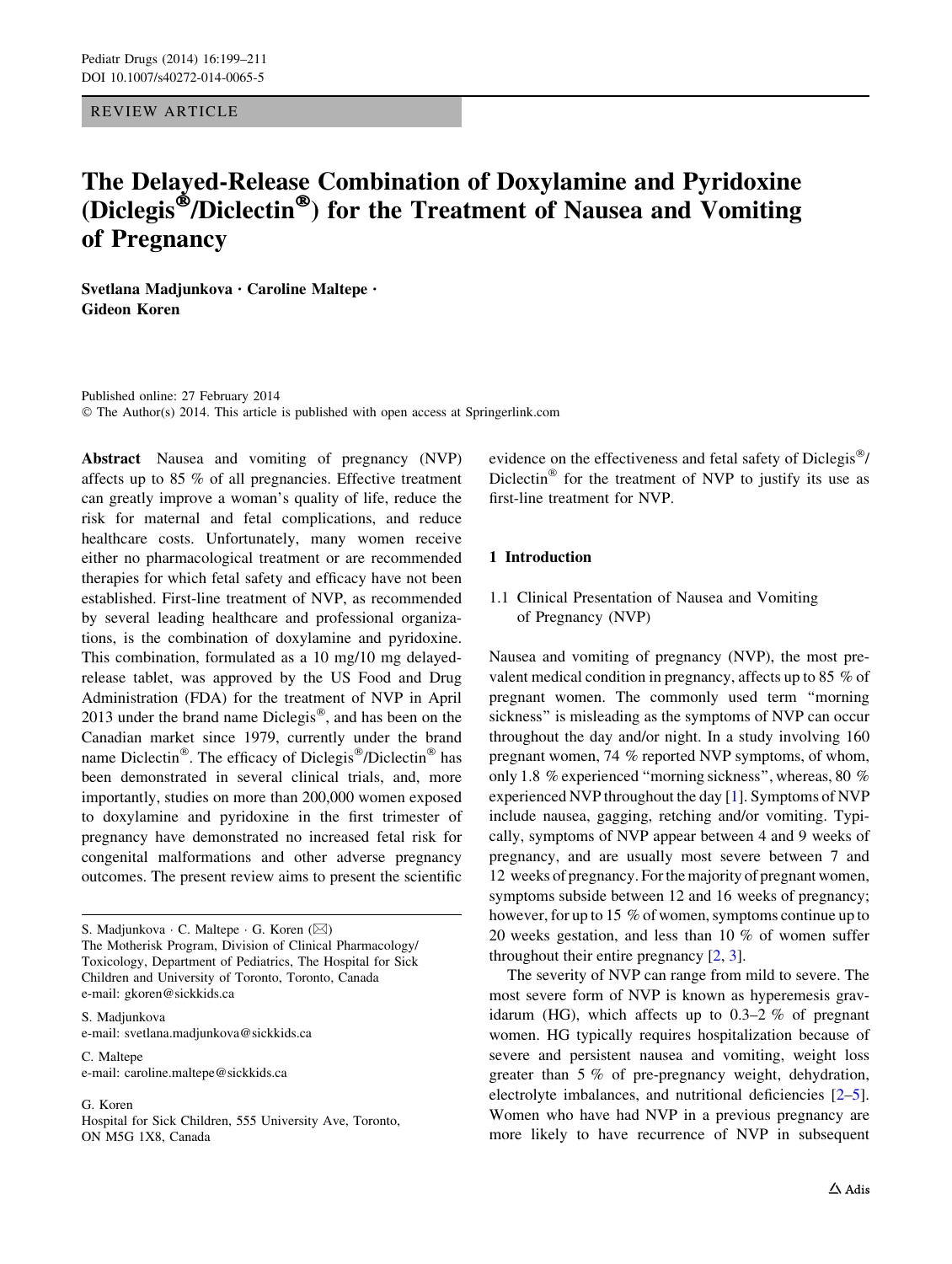pregnancies with the severity of NVP typically increasing in subsequent pregnancies. A 2004 study demonstrated that initiating any antiemetic treatment prior to or on first day of symptoms effectively lessened the severity of symptoms and reduced the recurrence of HG in women who experienced NVP in a previous pregnancy [[6\]](#page-10-0). Because of the high recurrence rate of NVP symptoms (75–85 %), it is important for women to receive early treatment to reduce the severity of symptoms, with the aim of preventing the need for hospitalization and improving quality of life [\[3](#page-10-0)].

#### 1.2 Etiology of NVP

Although there are several theories, the etiology of NVP is thought to be multi-factorial and still remains unknown. This contributes to the difficulty in management of the condition, as no single theory has been shown to be applicable to all women [\[2–4](#page-10-0), [7\]](#page-10-0). The most common theory is that hormonal changes during the first trimester of pregnancy, specifically human chorionic gonadotropin hormone (hCG), estrogen and progesterone, contribute to NVP. Women with molar and multiple pregnancies have higher hCG levels and, often, worse symptoms of NVP [[2,](#page-10-0) [8](#page-10-0)]. Other hormonal imbalances, such as thyroid disorders, are thought to be associated with NVP as well. For example, women with hyperthyroidism have been found to be more prone to experience more severe symptoms of NVP  $[4, 8, 9]$  $[4, 8, 9]$  $[4, 8, 9]$  $[4, 8, 9]$  $[4, 8, 9]$  $[4, 8, 9]$ . Nausea during the first trimester is also associated with gastric slow wave dysrhythmias which correlate closely with symptomatology [\[10](#page-11-0)]. It has been shown that the intensity of nausea is significantly greater in pregnant women with gastric dysrhythmias than in those with normal electrogastrographic patterns [\[8](#page-10-0), [11](#page-11-0), [12](#page-11-0)]. Research also shows that women with either pre-existing gastrointestinal (GI) conditions or untreated GI conditions, such as constipation, acid reflux and heartburn, ulcerative colitis, Crohn's disease, Celiac disease or irritable bowel syndrome, are susceptible to more intense symptoms of NVP [\[11–13](#page-11-0)]. Many studies, including a meta-analysis, have shown an association between Helicobacter pylori infection and HG and/or severe NVP [[14–16\]](#page-11-0).

Additional factors such as underlying psychiatric conditions, liver abnormalities, elevated cytokine levels, vitamin deficiencies (vitamin  $B_6$ ,  $B_1$ , and K), as well as the evolutionary adaptation have been proposed as part of the etiology for NVP [\[4](#page-10-0), [9,](#page-10-0) [17](#page-11-0)]. Other studies have demonstrated evidence for genetic contributions for NVP susceptibility, which include familial recurrence, carrying a female fetus, monozygotic twin pair correlation, and previous history of HG [[2,](#page-10-0) [18](#page-11-0), [19\]](#page-11-0).

#### 1.3 Impact of NVP

Many studies have demonstrated that NVP can negatively affect women's quality of life and their overall well-being [\[3](#page-10-0), [20,](#page-11-0) [21](#page-11-0)]. Feelings of frustration, helplessness, resentfulness, and depression are common, experienced by 55 % of women suffering from NVP [[12,](#page-11-0) [22](#page-11-0)]. These feelings, in turn, negatively influence a woman's social life and family, with approximately half of women reporting adverse effects on their marital relationships due to NVP [\[22](#page-11-0)]. In fact, because of the substantial impact of NVP, some women have electively terminated their pregnancy. In a study of 3,201 pregnant women experiencing NVP, 108 terminated their pregnancy because of NVP, and an additional 413 women considered termination [\[23](#page-11-0)]. In addition to the aforementioned physical and emotional consequences, NVP also has a significant financial impact on both individuals and society [\[24](#page-11-0), [25](#page-11-0)]. A recently published study estimated the 2012 total economic burden from NVP in the USA to be US\$1,778,473,782—60 % in direct costs and 40 % in indirect costs—with the average cost of US\$1,827 to manage one woman with NVP [\[25](#page-11-0)].

On the other hand, several studies have suggested that the presence of NVP is a predictor of favorable pregnancy outcome. In fact, this condition may have a protective effect on pregnancy, as studies have shown lower rates of miscarriages, stillbirths, preterm births, and birth defects [\[3](#page-10-0), [9](#page-10-0), [26](#page-11-0)]. Furthermore, a study in 121 mother–child pairs found that women who experienced NVP gave birth to infants with higher neurodevelopment scores compared with women without NVP [\[27](#page-11-0)]. However, for women with insufficiently managed severe NVP or HG, there is an increased risk for adverse pregnancy outcomes such as small for gestational age, low birth weight, preterm delivery and low 5-min Apgar score [[28–30](#page-11-0)].

#### 1.4 Management of NVP

Women with mild symptoms may find lifestyle and dietary modifications to be sufficient to manage NVP symptoms [\[31](#page-11-0)]. Additionally, non-pharmacological interventions such as acupressure bands, acupuncture or ginger root powder capsules may be used; however, studies have demonstrated that the efficacy and safety vary [[31,](#page-11-0) [32](#page-11-0)].

A large number of antiemetics have been proven effective for the treatment of nausea and vomiting associated with conditions such as chemotherapy-induced nausea and vomiting, motion sickness, GI conditions or cyclic vomiting [\[33](#page-11-0)]. However, their use in pregnancy is marred by lack of sufficient data on effectiveness and fetal safety [\[34](#page-11-0)]. The only drug approved and indicated for the treatment of NVP is the delayed-release formulation of 10 mg doxylamine succinate and 10 mg pyridoxine hydrochloride (HCl), as it has been shown to be both effective and safe [\[35–39](#page-11-0)]. This combination is currently available as Diclegis $\mathscr{B}$  in the USA and Diclectin $\mathscr{B}$  in Canada.

Several leading professional organizations, such as the American College of Obstetricians and Gynecologists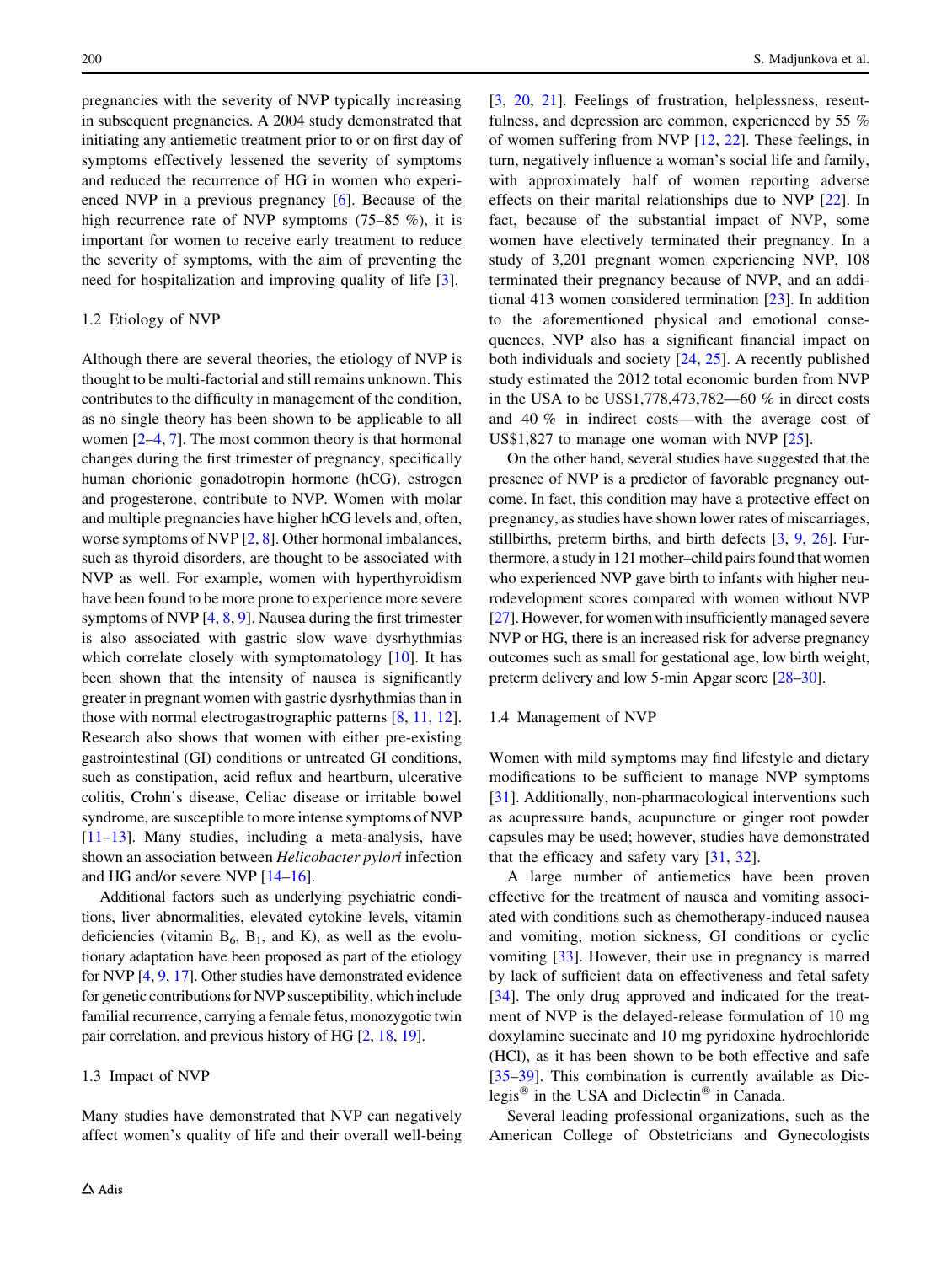(ACOG) [[40\]](#page-11-0), the American Professors of Gynecology and Obstetrics [\[3](#page-10-0)], and the Society of Obstetricians and Gynecologists of Canada [[41\]](#page-11-0), and also teratogen information services, such as the Motherisk Program and MothertoBaby (formerly known as Organization of Teratogen Information Services) [[42\]](#page-11-0), recommend Diclegis<sup>®</sup>/Diclectin<sup>®</sup> as first-line therapy for the treatment of NVP. This recommendation is based on the extensive fetal safety and efficacy data available for this medication. The purpose of this review is to present the scientific evidence on the pharmacology, effectiveness, and fetal safety of Diclegis<sup>®</sup>/Diclectin<sup>®</sup> as first-line treatment for NVP.

#### 2 History of Doxylamine/Pyridoxine

This combination was first introduced in the USA as Bendectin<sup>®</sup> in 1956. Initially, Bendectin<sup>®</sup> was formulated as a delayed-release combination of 10 mg doxylamine succinate, 10 mg pyridoxine, and 10 mg dicyclomine HCl [\[35](#page-11-0), [43](#page-11-0)]. However, in 1976, an eight-way study of doxylamine, pyridoxine HCl, and dicyclomine showed that dicyclomine had no independent antiemetic effect, and therefore, Bendectin<sup>®</sup> was reformulated to contain 10 mg doxylamine succinate and 10 mg pyridoxine HCl [\[44–46](#page-11-0)]. Bendectin<sup>®</sup> was the drug of choice for NVP in the USA and other parts of the world under different trade names: Diclectin<sup>®</sup> in Canada, Debendox<sup>®</sup> in the UK and Australia, Lenotan $^{\circledR}$  in Germany and Switzerland as well as in other countries of Europe, South America and Africa. It was widely prescribed and used by over 33 million women worldwide between 1956 and 1983 [[43\]](#page-11-0). However, in 1983, Bendectin<sup>®</sup> was voluntarily removed from the American market by the manufacturer, Merrell Dow Pharmaceuticals, because of litigations and false allegations about teratogenic effects. The International Federation of Gynecology and Obstetrics described the removal of Bendectin<sup>®</sup> as "the worst example in history of women being denied medication without a cause"  $[22]$  $[22]$ . At that time, Bendectin<sup>®</sup> was the most studied drug in pregnancy, as a large number of cohort and case–control studies, as well as two separate meta-analyses, had demonstrated that it did not increase the risk of birth defects [\[36](#page-11-0), [37](#page-11-0), [45](#page-11-0)]. Committees assembled by both the FDA and Health Canada supported these findings, stating that the drug combination of doxylamine succinate and pyridoxine HCl does not increase malformation risk [\[47](#page-11-0), [48](#page-11-0)].

After the removal of Bendectin<sup>®</sup> from the American market, the rates of hospitalization for severe NVP more than doubled in American women [\[45](#page-11-0), [49](#page-11-0)]. With continuous use of Diclectin<sup>®</sup> in Canada, however, the rates of hospitalization for NVP in Canada have been shown to be lower than in the USA [[47,](#page-11-0) [49](#page-11-0)]. This powerful evidence

produced ecological, population-based proof for the ther-apeutic effectiveness of Bendectin<sup>®</sup> [[49\]](#page-11-0). It also painfully demonstrated the risks of denying women safe and effective pharmacotherapy during pregnancy. Even though the combination of doxylamine and pyridoxine was not commercially available in the USA, it has been recommended by the ACOG as first-line therapy for the treatment of NVP since 2004 [\[40](#page-11-0)]. Unfortunately, these recommendations have led to the use of over-the-counter (OTC) preparations containing doxylamine, which are not equivalent in efficacy or fetal safety to the delayed-release formulation of Diclegis<sup>®</sup>, as they contain more than 10 mg of doxylamine as well as other active and inactive ingredients. Similarly, compounding pharmacies have combined doxylamine and pyridoxine in an attempt to offer pregnant women with NVP a suitable treatment option; however, to our knowledge, the safety and efficacy of these preparations have not been studied or approved by any regulatory agency. Combining 25 mg or 12.5 (if the tablet is cut) of doxylamine  $+10$  mg pyridoxine is not equivalent in efficacy to a delayed-release formulation combining 10 mg doxylamine  $+10$  mg pyridoxine. Furthermore, the concerns regarding safety include the following facts that (1) women have to ensure that they purchase the correct OTC medication that only includes doxylamine as the active ingredient, (2) women have to ensure they cut the 25 mg tablet in half, (3) various excipients may be present in the OTC forms of doxylamine that may have not been studied for fetal safety, and (4) no other doxylamine-containing product has a Pregnancy Category A rating by the FDA.

# 3 Composition of Diclegis®/Diclectin®

Diclegis<sup>®</sup>/Diclectin<sup>®</sup> are round, white, film-coated, delayed-release tablets imprinted with the pink image of a pregnant woman to indicate that the tablet is for pregnant women [\[50](#page-11-0), [51\]](#page-12-0). Diclegis<sup>®</sup>/Diclectin<sup>®</sup> is a combination of 10 mg doxylamine succinate (an antihistamine) and 10 mg pyridoxine HCl (vitamin  $B_6$ ). Doxylamine succinate and pyridoxine HCl provide independent anti-nauseant and antiemetic activity [[52–54\]](#page-12-0). The unique characteristic of Diclegis<sup>®</sup>/Diclectin<sup>®</sup> tablets that allows it to control NVP symptoms is the delayed-release action, making it critical to use on a strict schedule, and not on an as-needed basis [\[55](#page-12-0)]. The enteric coating ensures that the active ingredients are released in a pH-dependent manner along the gut and small intestine to provide sustained antiemetic and antinauseant relief. In contrast, OTC preparations containing doxylamine are not formulated to be delayed-release, and hence, would not be able to effectively control NVP symptoms in the same manner as  $Diclegis^{\circledast}/Diclection^{\circledast}$ . The standard recommended dose of Diclegis<sup>®</sup>/Diclectin<sup>®</sup>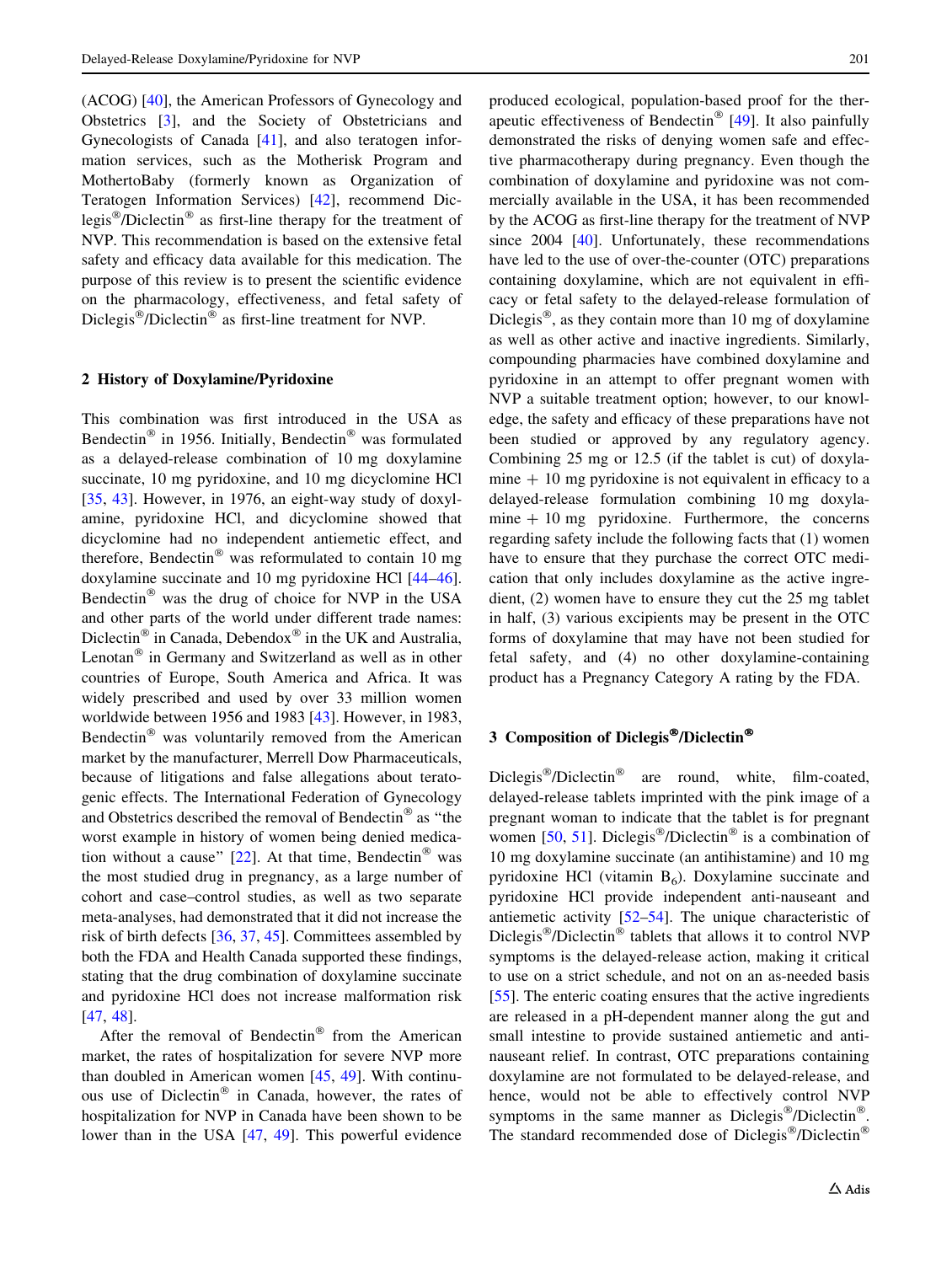is typically up to four tablets daily: two tablets at bedtime, one in the morning, and one in the mid-afternoon. This delayed-release formulation permits the antiemetic action to occur 4–6 h after ingestion; therefore, the bedtime dose would be effective in the early morning, the morning dose would be effective in the afternoon and the mid-afternoon dose would be effective in the evening, providing 24 h control of NVP symptoms [\[50](#page-11-0), [51](#page-12-0)].

#### 3.1 Doxylamine Succinate

Doxylamine succinate (Fig. 1a) is structurally related to histamine and strongly antagonizes histamine's effects on histamine 1  $(H<sub>1</sub>)$  receptor sites; as a result, it possesses sedative effects. It is a member of the ethanolamine class of firstgeneration antihistamines. As with other members of this group of drugs, doxylamine possesses substantial antimuscarinic activity with low incidence of GI adverse effects [\[56](#page-12-0)]. As with any other  $H_1$  blocker, doxylamine may exhibit anticholinergic effects if taken in large doses [[54,](#page-12-0) [56\]](#page-12-0).

Doxylamine is well absorbed from the GI tract, with peak plasma concentrations achieved within 2–3 h, and the therapeutic effects usually persist for 4–6 h. Doxylamine is biotransformed in the liver by N-dealkylation to its





**b** Pyridoxine hydrochloride

Fig. 1 Chemical structure of Diclegis®/Diclectin® [10 mg doxylamine succinate/10 mg pyridoxine hydrochloride (HCl)]. a Doxylamine succinate is classified as an antihistamine. The chemical name for doxylamine succinate is ethanamine, N,N-dimethyl-2-[1-phenyl-1-(2-pyridinyl)ethoxy]-butanedioate (1:1) 2-[a-[2-(dimethylamino)ethoxy]- $\alpha$ -methylbenzyl] pyridine succinate (1:1). The empirical formula is  $C_{17}H_{22}N_2O \cdot C_4H_6O_4$  and the molecular mass is 388.46 g/mol. It is very soluble in water and alcohol, readily soluble in chloroform, and slightly soluble in ether and benzene. b Pyridoxine HCl is vitamin  $B_6$ . Its chemical name is 5-hydroxy-6-methyl-3,4-pyridine dimethanol hydrochloride. The empirical formula  $C_8H_{11}NO_3 \cdot HCl$  and molecular mass is 205.64 g/mol. Pyridoxine HCl is readily soluble in water, slightly soluble in alcohol, and insoluble in ether

principal metabolites N-desmethyl and N, N-didesmethyldoxylamine, which are excreted by the kidney [\[57](#page-12-0)]. Importantly, the delayed-release formulation of Diclegis<sup>®</sup>/ Diclectin $^{\circledR}$  tablets has different pharmacokinetics, which will be discussed below.

#### 3.2 Pyridoxine Hydrochloride

Pyridoxine HCl (Fig. 1b) is the usual form of vitamin  $B_6$ included in pharmaceutical products. Vitamin  $B<sub>6</sub>$  is a collective name for pyridoxine, pyridoxal, and pyridoxamine, which are related natural compounds with similar biological properties [[58\]](#page-12-0).

Pyridoxine is readily absorbed from the GI tract, mainly in the jejunum. The drug is primarily metabolized in the liver to its four active metabolites pyridoxal, pyridoxal-5 phosphate (PLP), pyridoxamine, and pyridoxamine-5 phosphate. Following phosphorylation, its main metabolite, PLP, is released into the circulation and is highly protein bound. PLP is a cofactor in over 160 enzyme activities involved in a number of metabolic processes of amino acids, nucleic acids, unsaturated fatty acids, carbohydrates, glycogen, neurotransmitters, and porphyrin. The major metabolite 4-pyridoxic acid is inactive, and is excreted by the kidney  $[58-61]$ .

# 4 Pharmacokinetics of Diclegis®/Diclectin®

The first study on the pharmacokinetics of Diclectin<sup> $\infty$ </sup> was published in 2009, almost 50 years after the invention of the delayed-release combination of doxylamine/pyridoxine (Bendectin<sup>®</sup>) [\[62](#page-12-0)]. The purpose of this study was to confirm the delayed-release properties of Diclectin<sup>®</sup>. This randomized, crossover, open-label study compared the pharmacokinetics of the parent drugs, doxylamine succinate and pyridoxine HCl, and certain metabolites, pyridoxal and PLP, after oral administration of Diclectin tablets  $(2 \times 10 \text{ mg}/10 \text{ mg})$  to a reference combination of doxylamine succinate and pyridoxine HCl oral solution (20 mL  $\times$  10 mg/10 mL). The study included 18 healthy, non-pregnant women of childbearing age under fasting conditions. Diclectin<sup>®</sup> exhibited similar bioavailability to the oral solution. Mean peak plasma concentration  $(C_{\text{max}})$ levels were similar for both doxylamine and pyridoxine after administration of Diclectin<sup>®</sup> (90.4  $\pm$  13.1 vs. 98.7  $\pm$  18.1 ng/mL) and the oral solution (50.7  $\pm$  31.0 vs.  $96.5 \pm 46.7$  ng/mL). In contrast, mean time to peak plasma level  $(T_{\text{max}})$ , reflecting the rate of absorption, was shown to be three times longer for doxylamine  $(6.10 \pm 1.77 \text{ vs. } 2.04 \pm 0.85 \text{ h})$ , six times longer for pyridoxine  $(3.81 \pm 1.20 \text{ vs. } 0.618 \pm 0.179 \text{ h})$ , four times longer for pyridoxal  $(4.84 \pm 1.44 \text{ vs. } 1.15 \pm 0.26 \text{ h})$ , and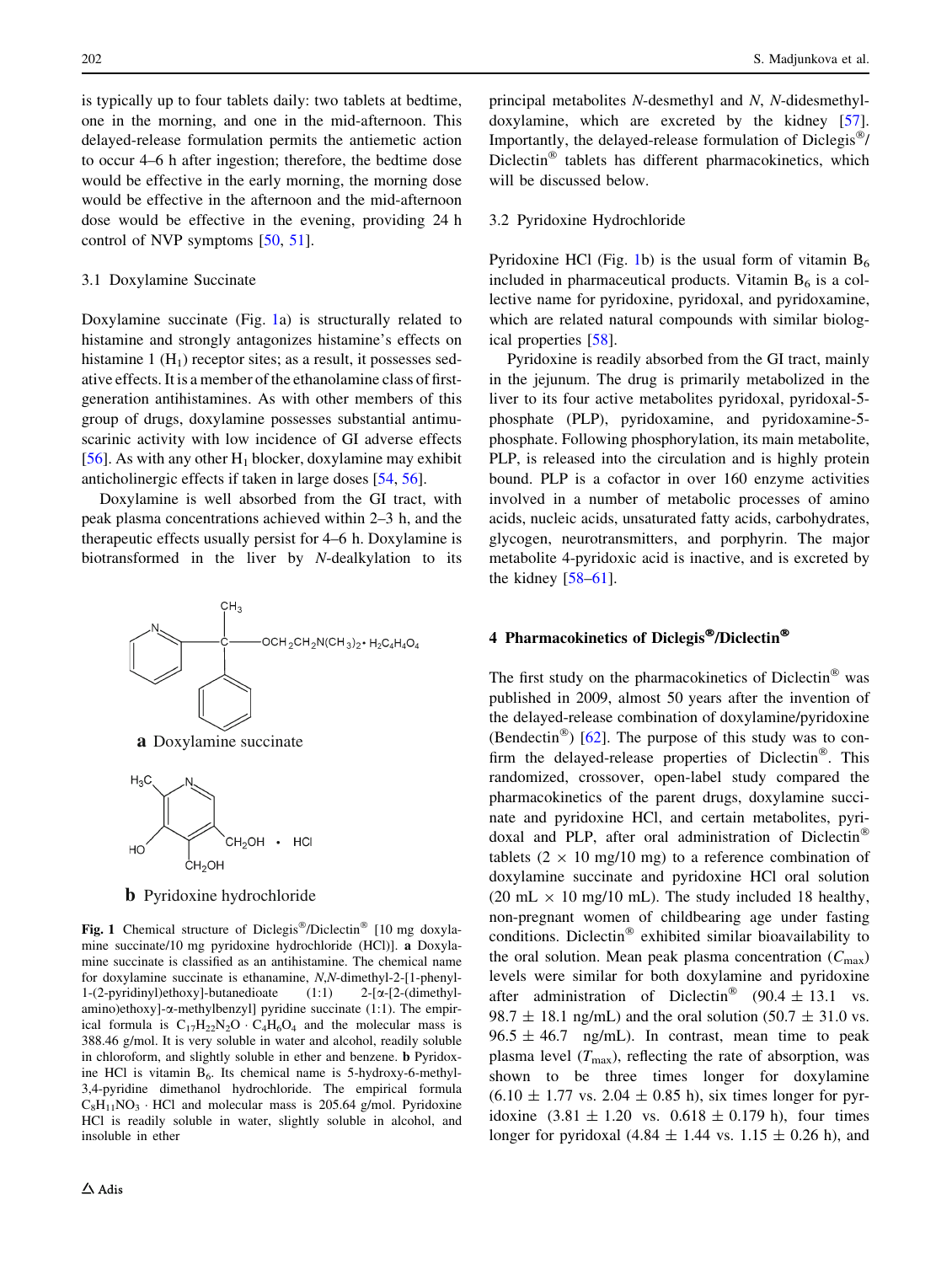<span id="page-4-0"></span>six times longer for total pyridoxine after administration of Diclectin<sup>®</sup> compared with the oral solution ( $P < 0.0001$ ). Mean  $T_{\text{max}}$  values for PLP after administration of Diclectin<sup>®</sup> and the oral solution were similar (8.59  $\pm$  2.77 vs. 7.64  $\pm$  3.88 h). Results from this study verified the delayed-release property of Diclectin<sup>®</sup>.

Another single-center, open-label study including 18 non-pregnant, non-lactating, premenopausal women was conducted to determine the pharmacokinetics of doxylamine succinate and pyridoxine HCl after administration of a single dose of Diclectin<sup>®</sup> (2  $\times$  10 mg/10 mg) under fasting conditions [\[63](#page-12-0)]. The mean plasma–concentration profiles of doxylamine succinate and PLP demonstrated large variability among participants; furthermore, twofold variability was observed in the systemic exposure to doxylamine and 6.5-fold for PLP based on the mean area under the curve  $(AUC_{0\rightarrow\infty})$ . In this study, for doxylamine, the mean elimination half-life  $(T_{\frac{1}{2}})$  was calculated to be 11.7 h, and mean  $C_{\text{max}}$  was 90 ng/mL. For PLP, mean  $T_{\frac{1}{2}}$  was 56 h, and mean  $C_{\text{max}}$  was 42.9 ng/mL. This study also calculated the bioavailability of pyridoxine to be 100  $\%$  [\[63](#page-12-0)].

A recent study determined the effect of sex on the pharmacokinetics and bioequivalence (BE) of Diclectin [\[64](#page-12-0)]. This single-center, reference-replicate study calculated the pharmacokinetic parameters from 1 h pre-dose until 72 h post-dose in healthy males  $(n = 12)$  and nonpregnant females ( $n = 12$ ) after oral administration of two tablets. After 21 days, drug dosing and blood sampling was re-conducted as stated above. Results from this study found that females had significantly larger  $AUC_{0-1}$  for both doxylamine ( $P \le 0.05$ ) and pyridoxine ( $P \le 0.05$ ) compared

with males. They also had higher  $C_{\text{max}}$  for doxylamine  $(P \le 0.05)$ . BE testing did not show BE between males and females. The authors concluded that these results may have implications for future BE studies using doxylamine/pyridoxine, and that this drug, for use exclusively in women, should be studied in women and not in men [[64\]](#page-12-0).

The only study on the pharmacokinetics of doxylamine/ pyridoxine delayed-release combination in pregnant women was recently published [\[65](#page-12-0)]. This study combined data from two published studies to compare the pharmacokinetics of Diclectin<sup>®</sup> in 18 non-pregnant women of childbearing age with 50 women in the first trimester of pregnancy treated with Diclectin<sup>®</sup> for NVP  $[39, 62]$  $[39, 62]$  $[39, 62]$  $[39, 62]$  $[39, 62]$ . The two sets of data allowed comparison of steady-state trough concentrations of doxylamine and of PLP. No differences in the apparent clearance (CL) of doxylamine were found between women in their first trimester of pregnancy and non-pregnant women on day 4 (median  $= 196.7$  vs. 249.5 mL/h/kg, respectively,  $P = 0.065$ ), day 8 (median = 248.4 vs. 249.5 mL/h/kg, respectively,  $P = 0.82$ ), and day 15 (median  $= 200.9$  vs. 249.5 mL/h/kg, respectively,  $P = 0.55$ . There was no difference in the apparent CL of PLP on day 15 (median  $=$  342.3 vs. 314.7 mL/h/kg, respectively,  $P = 0.92$ . The results demonstrated that there was no pregnancy-induced effect in the apparent CL of both doxylamine and PLP in women during the first trimester of pregnancy despite the existence of NVP. Their data also indicate that the trough steady-state concentrations in women suffering from mild and moderate forms of NVP are not different from those achieved among nonpregnant controls [\[39](#page-11-0), [62](#page-12-0), [65\]](#page-12-0).

**Table 1** Studies on the pharmacokinetics and bioavailability of the delayed-release combination of doxylamine/pyridoxine (Diclegis<sup>®</sup>/ Diclectin<sup>®</sup>)

| Author and<br>year                                                                                                                                         | Study objective                                                                                                             | Study subjects                                                                            | Main results                                                                                                                                                                                                | Ref  |
|------------------------------------------------------------------------------------------------------------------------------------------------------------|-----------------------------------------------------------------------------------------------------------------------------|-------------------------------------------------------------------------------------------|-------------------------------------------------------------------------------------------------------------------------------------------------------------------------------------------------------------|------|
| Nulman et al<br>2009                                                                                                                                       | Pharmacokinetics of Diclectin <sup>®</sup>                                                                                  | 18 non-pregnant females                                                                   | Doxylamine $C_{\text{max}}$ threefold longer with<br>Diclectin <sup>®</sup> than with oral solution                                                                                                         | [62] |
| Gill et al.,<br>2011                                                                                                                                       | Systemic bioavailability and<br>pharmacokinetics of Diclectin <sup>®</sup><br>after single dose under fasting<br>conditions | 18 non-pregnant females                                                                   | The systemic bioavailability of Diclectin <sup>®</sup><br>appears to be around 100 $%$                                                                                                                      | [63] |
| Koren et al.,<br>2013                                                                                                                                      | Effect of sex on pharmacokinetics<br>and bioequivalence of Diclectin <sup>®</sup>                                           | 24 (12 males/12 females,<br>non-pregnant)                                                 | Bioequivalence testing did not demonstrate<br>bioequivalence betwen males and females.<br>Females have significantly larger systemic<br>exposure to both components of Diclectin <sup>®</sup><br>than males | [64] |
| Comparing the pharmacokinetics of<br>Matok et al.,<br>Diclectin <sup>®</sup> in non-pregnant females<br>2013<br>and in the first trimester of<br>pregnancy |                                                                                                                             | 50 females in first trimester<br>of pregnancy compared<br>with 18 non-pregnant<br>females | In the first trimester of pregnancy, the<br>pharmacokinetics of Diclectin <sup>®</sup> are similar to<br>those of non-pregnant females                                                                      | [65] |
| Rowland et al.,<br>1989                                                                                                                                    | Pharmacokinetics of doxylamine in<br>pregnant primates                                                                      | Primates                                                                                  | No pregnancy-induced changes in<br>pharmacokinetics                                                                                                                                                         | [66] |

 $C_{max}$  peak plasma concentration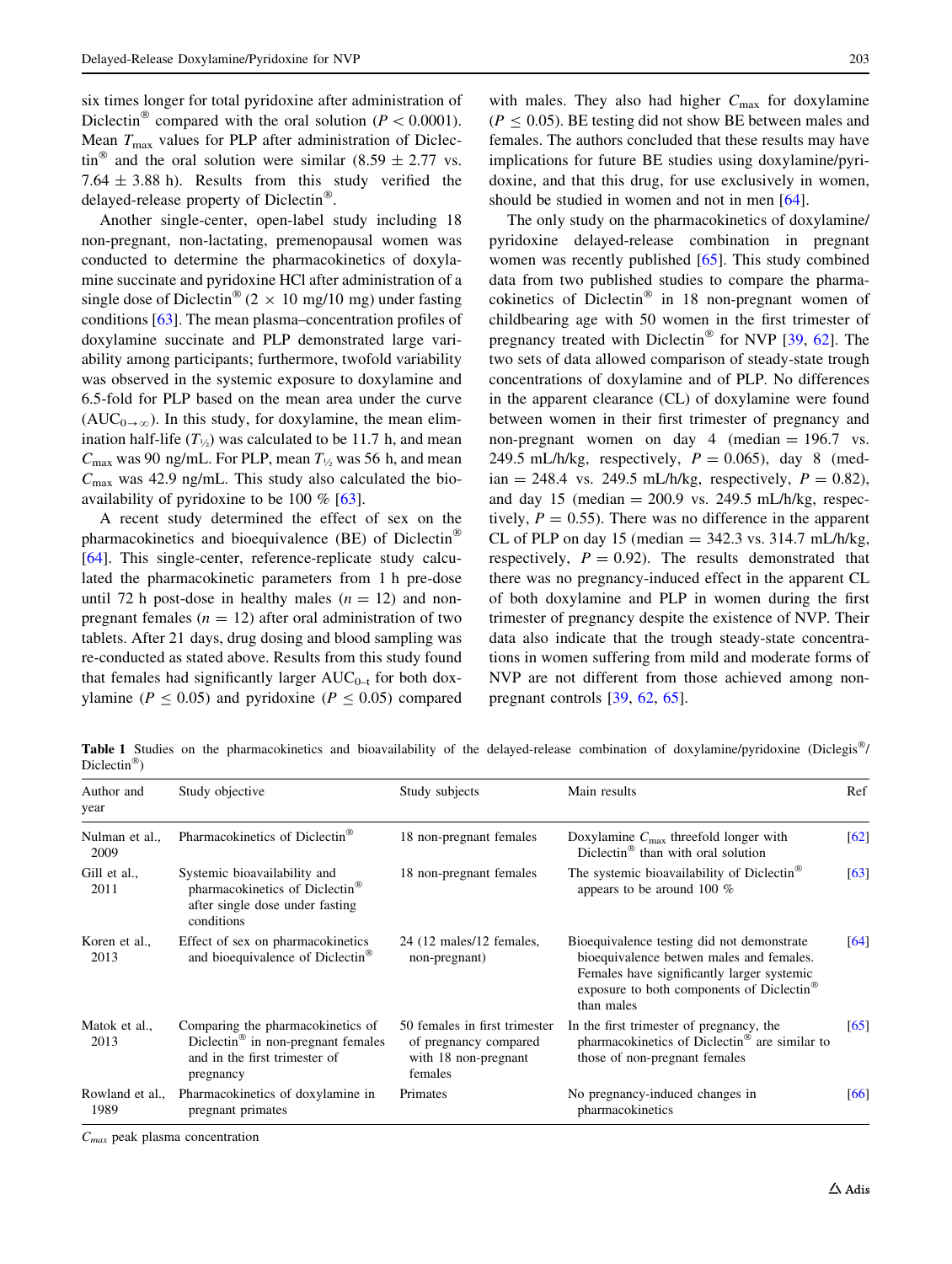A summary of all pharmacokinetic studies on Diclectin is provided in Table [1](#page-4-0).

The results obtained from these recent pharmacokinetic studies from Diclectin<sup>®</sup> in pregnant women confirm the results of a doxylamine pharmacokinetic study in pregnant primates from the late 1980s [\[66](#page-12-0)]. This study examined differences in the pharmacokinetics of doxylamine among baboons, cynomolgus monkeys and rhesus monkeys, and evaluated whether pregnancy had any effect on its pharmacokinetics when compared with non-pregnant rhesus monkeys. The study also evaluated whether multiple dosing of doxylamine alters its pharmacokinetics. The monkeys were administered a dose of 7 mg/kg/day (ten times the maximum human dosage) from days 22 to 50 of pregnancy. The results showed that there were no significant differences in pharmacokinetics among the three groups, and from those of non-pregnant rhesus monkeys. The pharmacokinetics of doxylamine after multiple dosing (day 50) was shown to be similar to the pharmacokinetics after singledose administration on day 22. The study concluded that there were no pregnancy-induced changes in the pharmacokinetics of the doxylamine/pyridoxine combination [\[66](#page-12-0)].

These observations are of substantial clinical importance, indicating that during the first trimester of pregnancy, the major changes in the volume of distribution, protein binding and CL rate seen in later pregnancy for many other drugs are not found to occur with doxylamine. Although care should be exercised to avoid over-interpreting data from doxylamine compared with other drugs, these findings suggest that pharmacokinetic studies in fecund, non-pregnant women may reflect doxylamine disposition characteristics during the first trimester of pregnancy.

## 5 Clinical Effectiveness of the Delayed-Release Combination of Doxylamine/Pyridoxine

The clinical effectiveness of the delayed-release combination of doxylamine and pyridoxine has been documented in several randomized, controlled trials as well as in open post-marketing studies using Bendectin<sup>®</sup>, Debendox<sup>®</sup>, and Diclectin<sup>®</sup>. Additionally, several placebo-controlled clinical trials have been published, the results of which will be reviewed here.

The findings of a double-blind, placebo-controlled trial of Bendectin<sup>®</sup> (10 mg doxylamine, 10 mg pyridoxine, and 10 mg dicyclomine) were reported in 1959 [[67\]](#page-12-0). The study groups consisted of 109 patients, 52 randomized to receive Bendectin<sup>®</sup> and 57 to placebo, showing a favorable response to the active drug preparation of 94 % compared with only 65 % for placebo ( $P \lt 0.001$ ). Of the patients who received Bendectin<sup>®</sup>, 23 (44 %) experienced complete relief of nausea.

Another double-blind, placebo-controlled trial found that in 70.7 % ( $n = 41$ ) of patients who received Deben $d\alpha$ <sup>®</sup> (10 mg doxylamine, 10 mg pyridoxine, and 10 mg dicyclomine), improvement in NVP severity was noted, compared with 55 % ( $n = 40$ ) in those receiving placebo  $(P<0.05)$  [\[68](#page-12-0)].

In a subsequent randomized, double-blind trial, the same active drug combination Debendox<sup>®</sup> (10 mg doxylamine, 10 mg pyridoxine, and 10 mg dicyclomine) with 10 mg of extra pyridoxine, or placebo along with 10 mg of pyridoxine, was given to 56 pregnant women suffering from NVP during the first 10 weeks of pregnancy, in a crossover design [[69\]](#page-12-0). Differences in nausea severity were statistically significant ( $P < 0.001$ ) when treatment with placebo in the first week was changed to the active drug in the second week. Similarly, significant superiority for the active treatment was noted with regard to the severity of retching ( $P < 0.05$ ) and vomiting ( $P < 0.02$ ).

Results from two placebo-controlled studies on the efficacy of all individual components of Bendectin® were evaluated by the manufacturer of the drug, Merrell Dow Pharmaceuticals. These results are also summarized in a review known as the Drug Effectiveness Study Implementation process, which was conducted by the National Academy of Sciences and the FDA [\[46](#page-11-0)]. The first study compared the efficacy of doxylamine plus dicyclomine, doxylamine, dicyclomine and placebo for NVP treatment in 716 patients. These results demonstrated that doxylamine plus dicyclomine was more effective for NVP treatment than placebo, a finding that was attributed to doxylamine since dicyclomine was not significantly more effective than placebo. The other study evaluated the efficiency of all components of Bendectin<sup>®</sup>, including pyridoxine alone and in various possible combinations, compared with placebo in more than 2,300 women with NVP [[46\]](#page-11-0). The results confirmed that the efficacy of Ben- $\text{dectin}^{\otimes}$  was greater than that of placebo but showed no antiemetic contribution from dicyclomine. Doxylamine was the major component that demonstrated clear effectiveness in NVP treatment, while pyridoxine had a clear effect on nausea but probably not vomiting [\[46](#page-11-0), [70](#page-12-0)]. Following these studies, dicyclomine was removed from the formulation, and Bendectin $^{\circledR}$  continued to be manufactured as a combination of doxylamine and pyridoxine only.

One of the limitations of all of the previous studies was their short duration, which did not permit evaluation of long-term effectiveness, which is important in view of the possibility of reduced patient compliance due to potential adverse effects such as sedation. A study was conducted in 149 women being counseled by the Motherisk NVP program in Toronto, Canada [[70\]](#page-12-0). Participants were advised to take two Diclectin<sup>®</sup> tablets at bedtime; if NVP symptoms became apparent in the afternoon despite the previous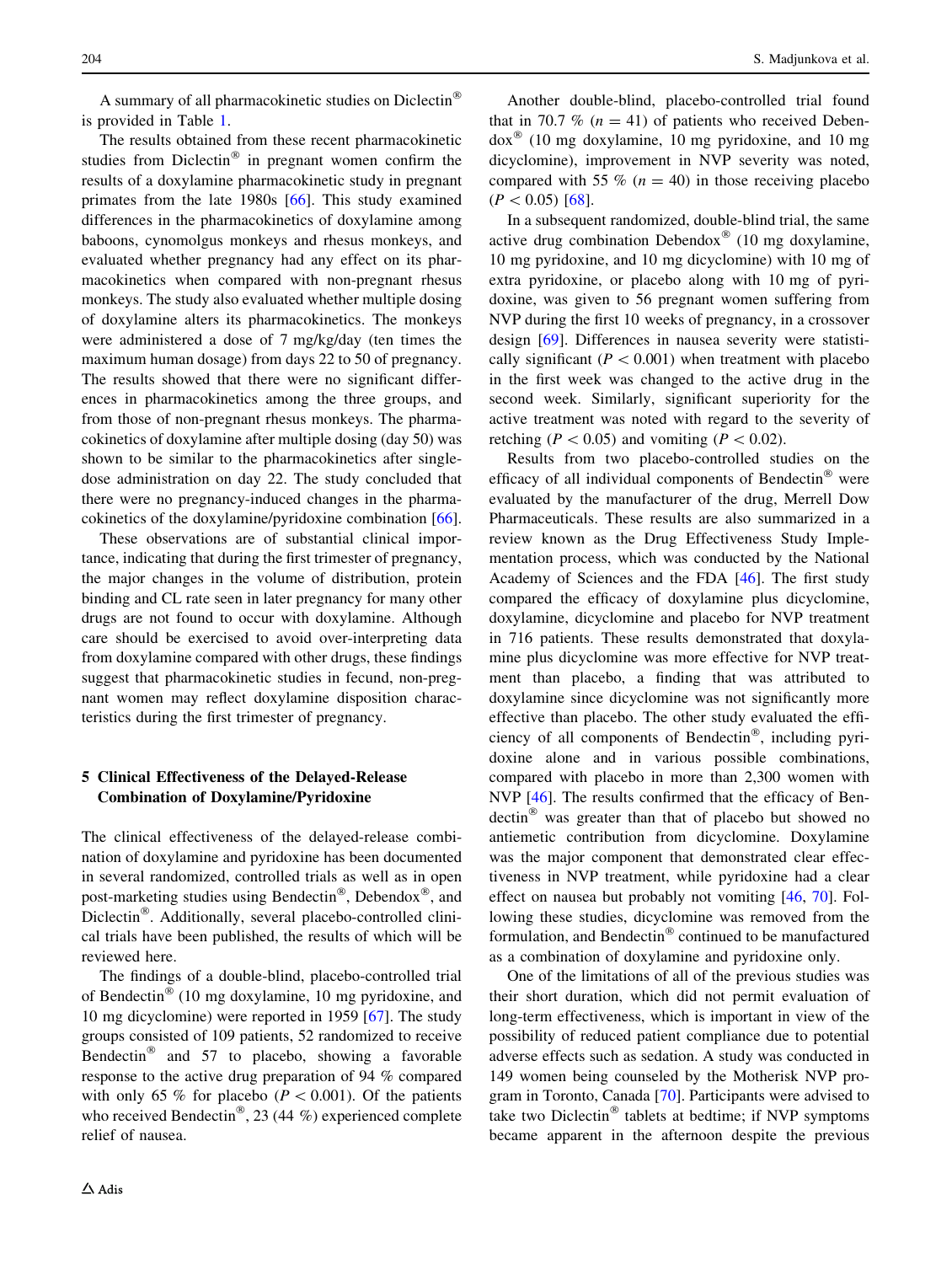evening dose, they were advised to take an additional tablet in the morning. A fourth tablet was taken at noon by participants whose NVP symptoms occurred in the late afternoon or evening. The first interview was conducted after the onset of symptoms, at six to eight weeks gestation, and the second evaluation was at 20 weeks. During the first interview of 106 patients, 71 % reported an improvement in their NVP symptoms due to Diclectin<sup>®</sup> use, 23 % did not report improvement and 1 % reported worsening of their symptoms. By 20 weeks gestation, an additional 25 of the original cohort of patients started Diclectin<sup>®</sup> therapy; 21 (84 %) reported improvement, 3 (12 %) reported no change, and 1 (4 %) experienced a worsening of symptoms. These results are very similar to those reported in the double-blind trial above [\[69](#page-12-0)], suggesting that, in the clinical setting, Diclectin $^{\circledR}$  does not lose efficacy over time. It also showed that of 11 women who increased their dosage before 20 weeks, all reported NVP symptom improvement [[70](#page-12-0)].

A quantitative and qualitative overview of observational, controlled, and randomized, controlled trials for drug effectiveness for NVP was conducted. The authors analyzed the safety and efficacy of NVP treatments and concluded that antihistamines, including Diclectin<sup>®</sup> and Bendectin<sup>®</sup>, are both safe and effective for NVP treatment [\[38](#page-11-0)].

Results from a randomized, double-blind, multicenter, placebo-controlled trial evaluating the effectiveness of the Diclectin $\infty$  in the treatment of pregnant women (7–14 weeks gestation) suffering from NVP were published in 2010 [\[39](#page-11-0)]. Women were recruited in 2008–2009 from three university medical centers in the USA. Women received Diclectin<sup>®</sup> (n = 131) or placebo (n = 125) for 14 days. Symptoms of NVP were evaluated daily using the validated Pregnancy-Unique Quantification of Emesis (PUQE) scale  $[71]$  $[71]$ . Diclectin<sup>®</sup> therapy resulted in a significantly larger improvement in symptoms of NVP compared with placebo ( $P = 0.006$ ) [\[39](#page-11-0)]. After the trial, 64 women (48.9 %) receiving Diclectin<sup>®</sup> asked to continue compassionate use of their medication, as compared with 41 placebo-treated women (32.8 %) ( $P = 0.009$ ). The use of Diclectin<sup> $\infty$ </sup> was not associated with an increased rate of any adverse events as compared with the placebo group [[39\]](#page-11-0).

Very strong evidence supporting the effectiveness of this delayed-release combination is provided by population-based studies conducted in the USA and Canada [[45,](#page-11-0) [49\]](#page-11-0). The withdrawal of Bendectin<sup>®</sup> from the American and Canadian markets was temporally related to a two- to threefold increase in the rates of hospitalization of women for NVP [[45,](#page-11-0) [49](#page-11-0)]. These data suggest that the doxylamine/ pyridoxine combination is not only capable of eradicating mild and moderate forms of NVP, but also of preventing severe cases. New data from Neutel reiterate these findings: the increased use of Diclectin<sup>®</sup> by Canadian women during the 1990s has been associated with a reduction in the hospitalization rate for severe NVP [\[70](#page-12-0), [72](#page-12-0)]. This information provides further convincing evidence for the strong impact of Diclectin<sup> $\circledast$ </sup> on the health of thousands of pregnant women in Canada. A summary of the studies on the clinical effectiveness of the delayed-release combination of doxylamine/pyridoxine is presented in Table [2.](#page-7-0)

# 6 Optimal NVP Treatment Using Diclegis®/Diclectin®

Optimal treatment is especially important in cases of severe NVP and HG where women reported that under-managed NVP symptoms led them to terminate otherwise wanted pregnancies [\[23](#page-11-0), [33](#page-11-0)]. Effective treatment is also important in less severe cases where inadequate symptom control often leads to poor quality of life, as well as time lost from work, lowered productivity and decreased ability to function  $[25, 73]$  $[25, 73]$  $[25, 73]$ . To ensure optimal efficacy, Diclegis<sup>®</sup>/Dic-lectin<sup>®</sup> should not be used on an as-needed basis [[55](#page-12-0)]. It can be used as soon as NVP symptoms appear, and in any trimester of pregnancy [\[55](#page-12-0)]. A gradual dose tapering is recommended rather than sudden discontinuation to avoid return of NVP symptoms [\[50](#page-11-0)]. A summary of studies on efficacy and characteristics of optimal treatment using Diclegis<sup>®</sup>/Diclectin<sup>®</sup> is presented in Table [3](#page-8-0).

Because of the unique pharmacokinetic profile of this drug, optimal dosing and timely use are very important in appropriate control of NVP symptoms. The rates of suboptimal use and effect of optimal dosing of Diclectin<sup>®</sup> as a measure of effectiveness of NVP treatment was evaluated [\[74](#page-12-0)]. Patients were recruited from the Motherisk NVP Helpline, assessed for NVP severity using PUQE scores, and their Diclectin $^{\circledR}$  doses were subsequently increased according to body weight and individual symptoms. Sixtyeight women were enrolled and completed the study. Most of the women (50/68) were receiving suboptimal doses of Diclectin<sup>®</sup> despite their moderate to severe NVP, defined by the PUQE scale. Following a correction of the dose to four tablets a day, there was a significant decrease in length of nausea (from 4 to 3 h,  $P \lt 0.001$ ), frequency of vomiting (from mean 1.6 to 1.3 a day,  $P = 0.02$ ), and overall PUQE score (from mean 7.5 to 6.1,  $P \lt 0.001$ ). This study demonstrated that  $Diclection^{\circledR}$  should be dosed according to body weight and severity of symptoms [\[74](#page-12-0)].

Another observational, prospective study showed the improved effectiveness of appropriate dosing of Diclectin<sup>®</sup> using more than four tablets per day based on the severity of NVP symptoms and adjustment for body weight. No increase in adverse events or adverse pregnancy outcomes for the higher than standard dose of Diclectin<sup>®</sup> were observed [\[75](#page-12-0)].

In a secondary a priori analysis of data from the multicenter, double-blind, randomized, controlled trial of Diclectin $^{\circledR}$  versus placebo for the treatment of NVP, the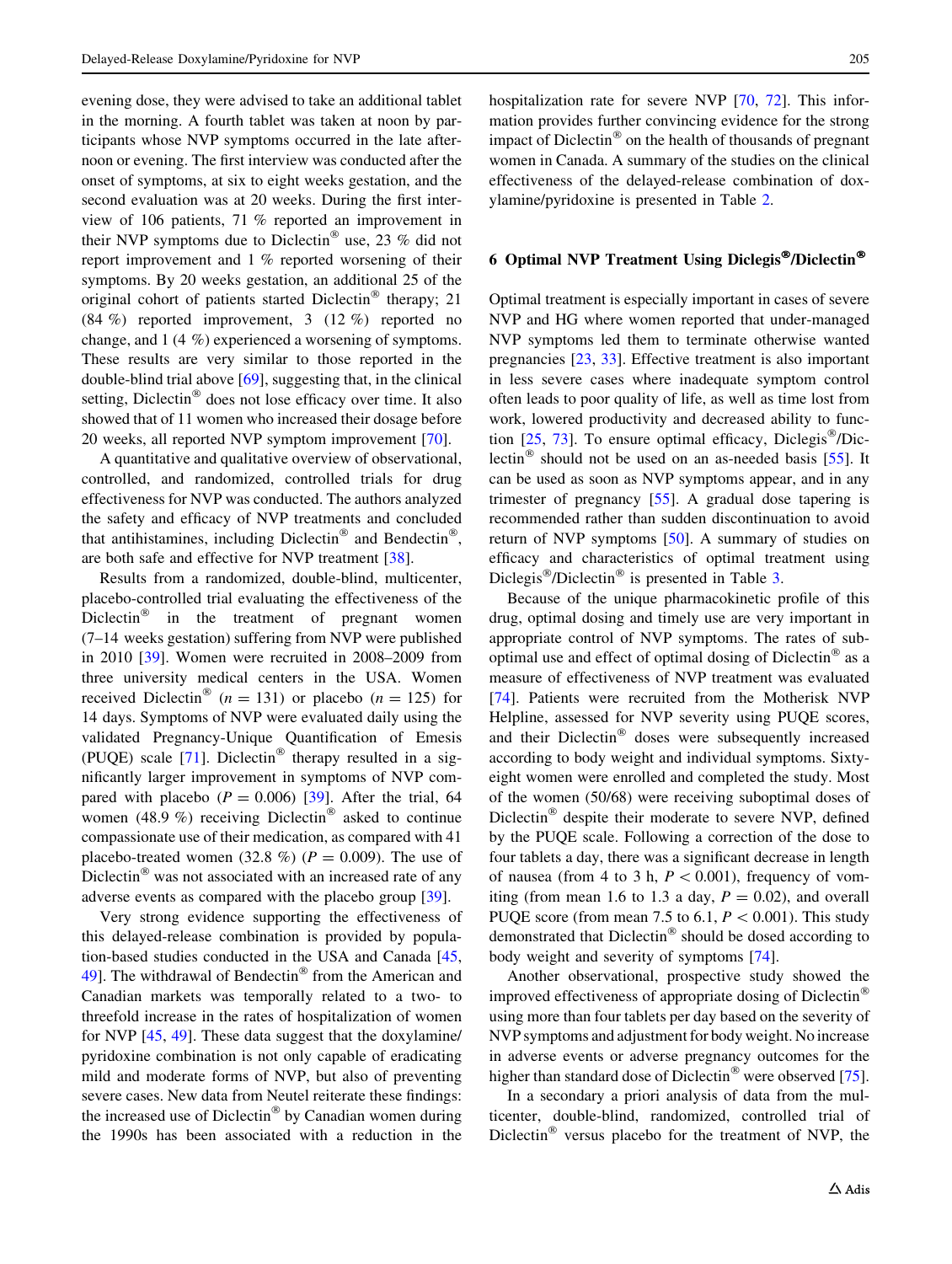| Author and<br>year                            | Drug studied                                                                       | Number of subjects                                                                              | Study type                                                                                                        | Main results                                                                                                                                        | Ref            |  |
|-----------------------------------------------|------------------------------------------------------------------------------------|-------------------------------------------------------------------------------------------------|-------------------------------------------------------------------------------------------------------------------|-----------------------------------------------------------------------------------------------------------------------------------------------------|----------------|--|
| Geiger et al.,<br>1959                        | Bendectin®                                                                         | 109 (52 Bendectin®; 57<br>placebo)                                                              | Double-blind, placebo-<br>controlled                                                                              | Improvement of NVP in 94 % in<br>exposed group/65 $%$ in placebo<br>(P < 0.001)                                                                     | [67]           |  |
| <b>McGuinness</b><br>and Binns,<br>1971       | Debendox $^{\circledR}$                                                            | 81 (41 Debendox®; 40<br>placebo)                                                                | Double-blind, placebo-<br>controlled                                                                              | Improvement of NVP in 70.7 % in<br>exposed group/55 $%$ in placebo<br>(P < 0.05)                                                                    | [68]           |  |
| Wheatley<br>et al.,<br>1977                   | Debendox <sup>®</sup> + 10 mg<br>pyridoxine/<br>placebo $+10$ mg<br>pyridoxine     | 56                                                                                              | Crossover, double-blind,<br>placebo-controlled                                                                    | Improvement in nausea ( $P < 0.001$ ),<br>severity of retching ( $P < 0.05$ ), and<br>vomiting ( $P < 0.02$ )                                       | [69]           |  |
| DESI,<br>Bendectin<br>4-way<br>study,<br>1972 | Bendectin®                                                                         | 716 (doxylamine/<br>dicyclomine)                                                                | Double-blind, placebo-<br>controlled                                                                              | Doxylamine and dicyclomine more<br>effective than placebo                                                                                           | [46, 1]<br>701 |  |
| DESI,<br>Bendectin<br>8-way<br>study,<br>1975 | Bendectin®                                                                         | 2300 (doxylamine/<br>dicyclomine/<br>pyridoxine)                                                | Double-blind, placebo-<br>controlled (various<br>combinations of the<br>ingredients with placebo)                 | Doxylamine most effective,<br>dicyclomine no effect, pyridoxine<br>effective for nausea but not<br>vomiting                                         | [46,<br>70]    |  |
| Bishai et al.,<br>2000                        | Diclectin®                                                                         | 149 (long-term<br>effectiveness)                                                                | Observational                                                                                                     | Improvement in NVP 71 % in first<br>6-10 gw, 84 % in 20 gw                                                                                          | [70]           |  |
| Magee et al.,<br>2002                         | Antiemetics including<br>antihistamines/<br>Diclectin <sup>®</sup> /<br>Bendectin® | 24 controlled studies on<br>safety of<br>antihistamines; 7<br>controlled studies on<br>efficacy | Quantitative and qualitative<br>overview of observational,<br>controlled, and<br>randomized, controlled<br>trials | Antihistamines, Diclectin <sup>®</sup> and<br>Bendectin® safe and effective                                                                         | $[38]$         |  |
| Koren et al.,<br>2010                         | Diclectin®                                                                         | 256 (131 Diclectin®,<br>125 placebo)                                                            | Randomized, double-blind,<br>multicenter, placebo-<br>controlled                                                  | Improvement of NVP symptoms in<br>Diclectin <sup>®</sup> group ( $P < 0.006$ )<br>compared to placebo group                                         | $[39]$         |  |
| Kutcher<br>et al.,<br>2003                    | Bendectin®                                                                         | Ecological analyses                                                                             | Epidemiological multicenter<br>USA data (birth defects,<br>sales, hospitalization)                                | No teratogenic effect of Bendectin <sup>®</sup> ,<br>twofold increase in hospitalization<br>for women with NVP with<br>decreased sales of Bendectin | [45]           |  |
| Neutel and<br>Johansen,<br>1995               | Bendectin <sup>®</sup> /<br>Diclectin®                                             | Epidemiological<br>analysis                                                                     | Epidemiological data                                                                                              | Two- to threefold increase of<br>hospitalizations rate after removal<br>of Bendectin®                                                               | $[49]$         |  |

<span id="page-7-0"></span>Table 2 Summary of the studies on clinical efficacy of the delayed-release combination of doxylamine/pyridoxine

NVP nausea and vomiting of pregnancy, gw gestational weeks

authors aimed to identify the determinants of adherence to Diclectin $^{\circledR}$  in 258 patients with NVP. There were no differences in adherence rates according to ethnicity, race, or the presence of adverse events [[76\]](#page-12-0). Gravidity, average number of prescribed tablets per day, site of enrollment, and change in NVP severity measured by the PUQE score were associated with adherence. In the multivariable analysis, average number of tablets per day, change in PUQE score, number of treatment days, and site of enrollment were significantly predictive of adherence, with the former being negatively correlated. The authors concluded that the adherence to Diclectin $\mathcal{O}$  is dependent on the number of tablets prescribed per day, and treatment duration and effectiveness [[76\]](#page-12-0).

A recent prospective, randomized, controlled trial compared the effectiveness of the preemptive use of Diclectin $^{\circledR}$  in women who had experienced severe NVP and/or HG in their previous pregnancy to women with a similar previous experience who received  $Diclection^{\circledR}$  only on the first sign of nausea, in addition to both groups receiving standardized counseling [[77\]](#page-12-0). A total of 30 women were randomized into the preemptive group (initiation of Diclectin<sup>®</sup> before symptoms began) and 29 into the control arm (initiation of Diclectin<sup>®</sup> at the first sign of NVP). The initial dose of Diclectin $^{\circledR}$  was two tablets at bedtime and was gradually adjusted to NVP severity. Preemptive therapy conferred a significant reduction in HG as compared with the previous pregnancy ( $P = 0.047$ ). In the preemptive arm, there were 2.5-fold fewer cases of moderate-severe cases of NVP than those in the control group  $(15.4 \text{ vs. } 39.13 \%)$  in the first 3 weeks of NVP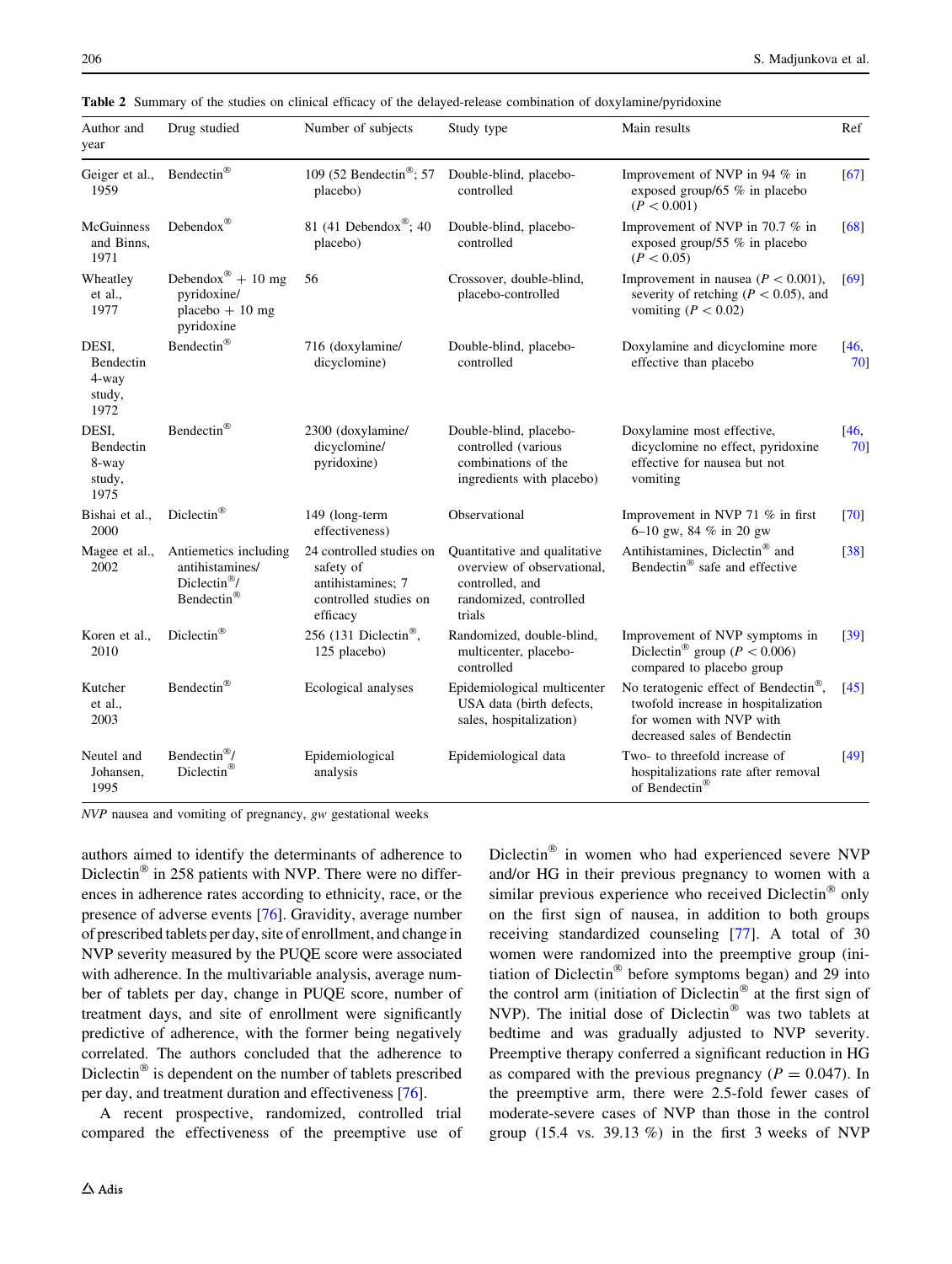<span id="page-8-0"></span>

|                                      |  |  |  |  |  | <b>Table 3</b> Summary of the studies on efficacy and characteristics of optimal treatment with the delayed-release combination of doxylamine/ |  |  |
|--------------------------------------|--|--|--|--|--|------------------------------------------------------------------------------------------------------------------------------------------------|--|--|
| pyridoxine (Diclectin <sup>®</sup> ) |  |  |  |  |  |                                                                                                                                                |  |  |

| Author and<br>year                 | Drug studied                                        | <b>Subjects</b>                                                                                                                                                                                        | Study type                                                                                              | Main results                                                                                                                                                                                                                                                             | Ref                |
|------------------------------------|-----------------------------------------------------|--------------------------------------------------------------------------------------------------------------------------------------------------------------------------------------------------------|---------------------------------------------------------------------------------------------------------|--------------------------------------------------------------------------------------------------------------------------------------------------------------------------------------------------------------------------------------------------------------------------|--------------------|
| <b>Boskovic</b><br>et al.,<br>2003 | $Diclection^{\circledR}$                            | 68 females (suboptimally treated with<br>2 tablets/day instead of 4 tablets/<br>day)                                                                                                                   | Observational,<br>prospective study<br>(optimal dosing by<br>body weight and<br>severity of symptoms)   | Significant improvement of nausea<br>$(P < 0.001)$ , frequency of vomiting<br>$(P = 0.02)$ , and PUQE scores<br>$(P < 0.001)$ with optimal dosing                                                                                                                        | $\lceil 74 \rceil$ |
| Atanackovic<br>et al.,<br>2001     | $Diclection^{\circledR}$                            | 225 females ( $n = 123$ used<br>recommended dose 4 tablets/day;<br>$n = 102$ used more than<br>recommended dose $>$ 4 tablets/day)                                                                     | Observational.<br>prospective study<br>(adjustment by body)<br>weight and severity of<br>symptoms)      | Diclectin <sup>®</sup> can be given at doses<br>higher than 4 tablets/day to<br>normalize for body weight or<br>optimize efficacy                                                                                                                                        | $\left[75\right]$  |
| Constantine<br>et al.,<br>2012     | $Diclection^{\circledR}$                            | 258 females ( $n = 131$ Diclectin <sup>®</sup><br>group, $n = 127$ placebo group)                                                                                                                      | Multicenter, double-<br>blind, randomized,<br>controlled trial of<br>Diclectin <sup>®</sup> vs. placebo | Adherence to Diclectin <sup>®</sup> is dependent<br>on the number of tablets prescribed<br>per day, and treatment duration and<br>effectiveness                                                                                                                          | T761               |
| Maltepe and<br>Koren,<br>2013      | $Diclection^{\circledR}$<br>preemptive<br>treatment | 59 females ( $n = 30$ preemptive<br>group: initiation of Diclectin <sup>®</sup><br>before symptoms began; $n = 29$<br>control group: initiation of<br>Diclectin <sup>®</sup> at the first sign of NVP) | Prospective,<br>randomized,<br>controlled trial                                                         | Preemptive therapy conferred a<br>significant reduction in HG as<br>compared with the previous<br>pregnancy ( $P = 0.047$ ).<br>Significantly more women had their<br>NVP resolved before giving birth<br>$(78.2 \text{ vs. } 50 \%) (P < 0.002)$ in<br>preemptive group | $\left[77\right]$  |

HG hyperemesis gravidarum, NVP nausea and vomiting of pregnancy, PUQE Pregnancy-Unique Quantification of Emesis

 $(P = 0.05)$ . In the preemptive group, significantly more women had their NVP resolved before giving birth (78.2 vs. 50 %) ( $P < 0.002$ ). These results, although preliminary, demonstrate that preemptive treatment with Diclectin<sup>®</sup> may be beneficial in decreasing the risk for severe forms of NVP [[77](#page-12-0)].

Because the delayed-release combination was not available in the USA for 30 years, even though it was recommended as first-line treatment for NVP, a common practice in the USA became recommending separate OTC preparations of doxylamine and vitamin  $B_6$  for NVP treatment. Although this therapy may, at most, yield short-lived relief of symptoms if women do not vomit the tablets before they are broken down and absorbed by the body, women will not benefit from the sustained therapeutic effect of the delayed-release form that has been demonstrated with the use of Diclegis<sup>®</sup>/Diclectin<sup>®</sup>. Moreover, doxylamine appears in numerous generic forms, under different names and dosages, and to our knowledge, not a single study has been published to demonstrate the safety and efficacy of these forms for treatment of NVP. It is important to note that the fetal safety of Diclegis®/Diclectin® has been well-established; however, other doxylamine-containing products have not received a FDA Pregnancy Category A rating and are not indicated for use in pregnancy. In order to ensure safe and effective therapy for NVP, Diclegis<sup>®</sup>/Diclectin<sup>®</sup> use should be first-line.

## 7 Fetal Safety of the Delayed-Release Combination of Doxylamine/Pyridoxine

As previously stated, the fetal safety of no other drug has been as extensively studied as the delayed-release combination of doxylamine and pyridoxine. Bendectin<sup> $\infty$ </sup> was the most frequently prescribed antiemetic for the treatment of nausea and vomiting between 1956 and 1983, with an estimated 33 million exposures [\[47](#page-11-0)]. According to several studies, up to 40 % of women took the drug during their first trimester of pregnancy in the late 1970s and early 1980s. In 1969, allegations questioning Bendectin's safety were raised. While these were individual case reports that did not specify patients' past medical history, scores of similar cases were brought to court in the following years with claims of teratogenicity [[43](#page-11-0), [47\]](#page-11-0). As a result of escalating legal costs, the manufacturer decided to remove the drug from the market in 1983 [[35,](#page-11-0) [78\]](#page-12-0). This decision was made despite the fact that a convincing body of scientific evidence had documented the safety of this product in pregnancy, including an expert panel convened by the FDA that unequivocally refuted the claims of teratogenicity [\[79](#page-12-0)].

Teratogenicity studies of the ingredients of Diclectin<sup>®</sup> in multiples of the maximal human dose (MHD) administered during the respective periods of organogenesis performed in rats (90 $\times$  MHD), rabbits (up to 125 $\times$  MHD), mice (up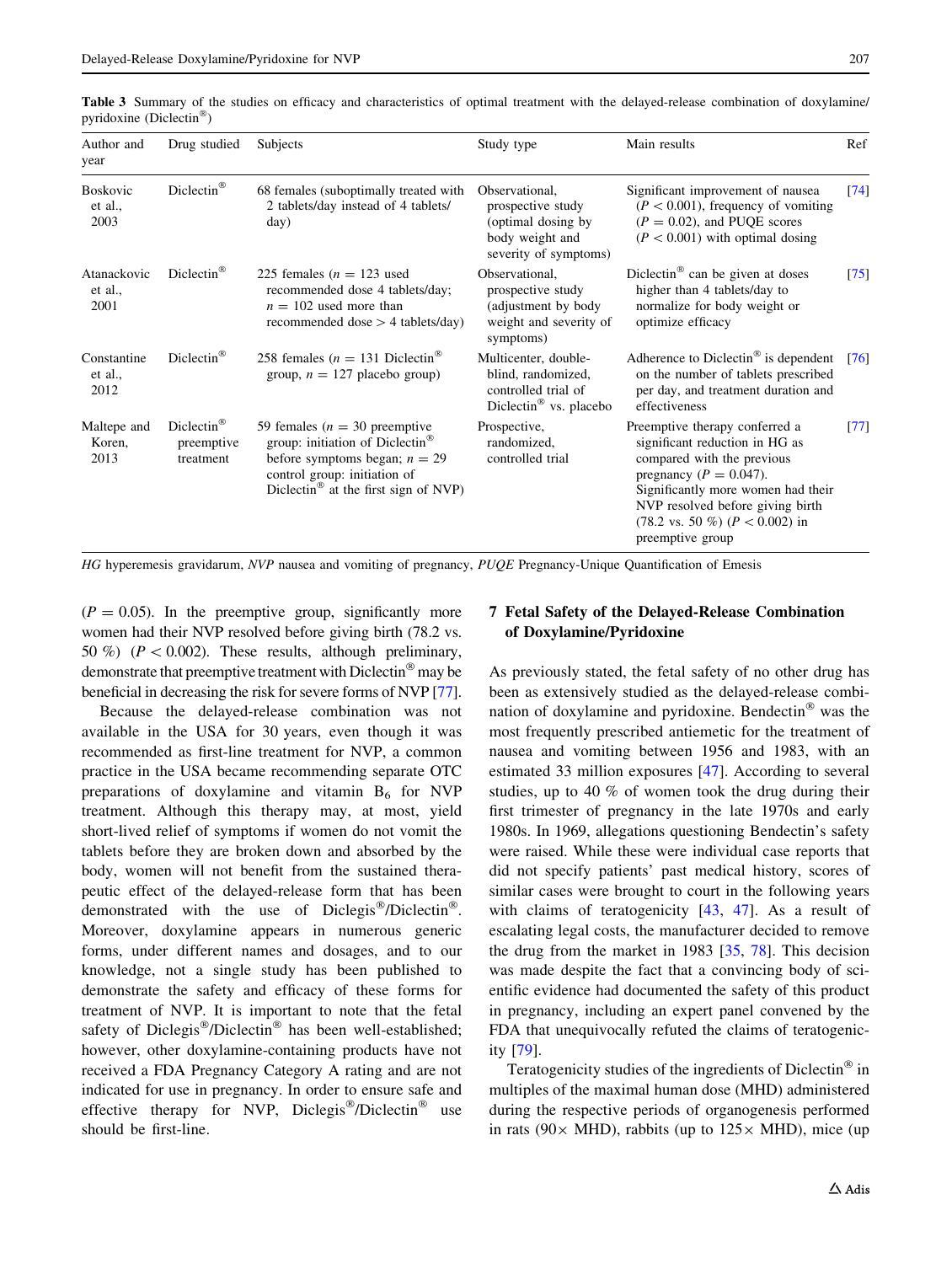| Author and<br>year             | Drug studied                                                                                             | Subjects                                                                                                                                                                                                                               |                                                                                                    | Main results                                                                                                                                                                                                                                                                                                                    |                    |
|--------------------------------|----------------------------------------------------------------------------------------------------------|----------------------------------------------------------------------------------------------------------------------------------------------------------------------------------------------------------------------------------------|----------------------------------------------------------------------------------------------------|---------------------------------------------------------------------------------------------------------------------------------------------------------------------------------------------------------------------------------------------------------------------------------------------------------------------------------|--------------------|
| Einarson<br>et al.,<br>1988    | Fetal safety of<br>Bendectin <sup>®</sup>                                                                | Bendectin <sup>®</sup> exposed $n = 14,715$ ;<br>$n = 115,544$ not exposed to<br>Bendectin <sup>®</sup>                                                                                                                                | Meta-analysis,<br>systematic analysis<br>of data from 12<br>cohort and 5 case-<br>control studies  | Overall summary OR 1.01 (95 $%$<br>CI 0.66-1.55). OR 0.95 (95 % CI<br>$0.62-1.45$ ) for cohort studies, and<br>1.27 (95 % CI 0.83-1.94) for<br>case-control studies                                                                                                                                                             | $\lceil 36 \rceil$ |
| McKeigue<br>et al.,<br>1994    | Fetal safety of<br>Bendectin <sup>®</sup>                                                                | Bendectin <sup>®</sup> exposed $n = 18,055$ ;<br>controls $n = 150,714$ , not<br>exposed to Bendectin®                                                                                                                                 | Meta-analysis,<br>systematic analysis<br>of data from 16<br>cohort and 11 case-<br>control studies | RR for any malformation at birth in<br>association with exposure to<br>Bendectin <sup>®</sup> in the first trimester<br>was 0.95 (95 % CI 0.88-1.04);<br>pooled estimates of RR ranging<br>from $0.81$ for oral clefts to $1.11$<br>for limb defects, with no<br>differences between Bendectin <sup>®</sup><br>and the controls | $\left[37\right]$  |
| Atanackovic<br>et al.,<br>2001 | Fetal and maternal<br>safety of<br>Diclectin®                                                            | 225 ( $n = 123$ used recommended<br>dose (1–4 tablets); $n = 102$ used<br>more than recommended dose<br>$(5-12$ tablets)                                                                                                               | Observational.<br>prospective study<br>(adjustment by body)<br>weight and severity<br>of symptoms) | Diclectin® given at doses higher<br>than 4 tablets/day when<br>calculated per kilogram of body<br>weight did not affect either the<br>incidence of maternal adverse<br>effects or adverse pregnancy<br>outcomes                                                                                                                 | [75]               |
| Nulman<br>et al.,<br>2009      | Safety information<br><sub>on</sub><br>neurodevelopment<br>after exposure to<br>$Diclection^{\circledR}$ | 45 children born to mothers who<br>had NVP and were exposed to<br>Diclectin <sup>®</sup> , 47 children with<br>mothers who had NVP but no<br>Diclectin <sup>®</sup> exposure, and 29<br>children born to mothers without<br><b>NVP</b> | Observational, cohort<br>study of mother-<br>child pairs                                           | Diclectin <sup>®</sup> does not adversely<br>affect fetal brain development<br>and can safely be used to treat<br><b>NVP</b>                                                                                                                                                                                                    | $\lceil 27 \rceil$ |

<span id="page-9-0"></span>Table 4 Summary of the studies on fetal safety of the delayed-release combination of doxylamine/pyridoxine

 $CI$  confidence interval,  $NVP$  nausea and vomiting of pregnancy,  $OR$  odds ratio,  $RR$  relative risk

to  $60 \times$  MHD), and monkeys (10–20 $\times$  MHD) showed no consistent pattern of abnormalities following fetal exposure [\[35](#page-11-0), [80](#page-12-0), [81\]](#page-12-0).

To address the question of potential teratogenicity of Bendectin $\mathscr P$  in humans, two separate meta-analyses were conducted which combined all controlled studies of pregnancy outcome following the use of this product during the first trimester. Both studies failed to show an overall increase in malformation rates, or in specific malformations. A systematic analysis of data from 12 cohort and five case–control studies totaling close to 200,000 patients calculated the overall summary odds ratio to be 1.01, indicating the absence of any increased risk, with a 95 % confidence interval (CI) of 0.66–1.55. When the two types of studies were separated according to their design, the summary odds ratio was 0.95 (95 % CI 0.62–1.45) for cohort studies, and 1.27 (95 % CI 0.83–1.94) for case– control studies [\[36](#page-11-0)].

A second meta-analysis was conducted combining data from 16 cohort and 11 case–control studies [\[37](#page-11-0)]. The pooled estimate of the relative risk for any malformation at birth in association with exposure to Bendectin<sup>®</sup> in the first trimester was  $0.95$  (95 % CI 0.88–1.04). Separate analyses for cardiac defects, limb defects, oral clefts, and genital tract malformations yielded pooled estimates of relative risk ranging from 0.81 for oral clefts to 1.11 for limb defects, with no differences between Bendectin $^{\circledR}$  and the controls. As a group, these studies have shown no differences in the risk of birth defects between those infants whose mothers had taken Bendectin<sup>®</sup> during the first trimester of pregnancy and those who had not [[37\]](#page-11-0).

An observational, prospective study was conducted in Canada with the objective to determine the incidence of adverse maternal and fetal effects and pregnancy outcome in 225 women taking Diclectin<sup>®</sup> at the recommended  $(1-4)$ tablets)  $(n = 123)$  or higher than recommended  $(5-12)$ tablets)  $(n = 102)$  doses. The results showed that higher than standard dose of Diclectin®, when calculated per kilogram of body weight, did not affect either the incidence of maternal adverse effects or adverse pregnancy outcomes [\[75](#page-12-0)].

In addition to the safety data on malformations and other adverse pregnancy outcomes, Diclegis<sup>®</sup>/Diclectin<sup>®</sup> is one of the few drugs that has safety information on the neurodevelopment of children exposed in utero. An observational cohort study of mother–child pairs was conducted to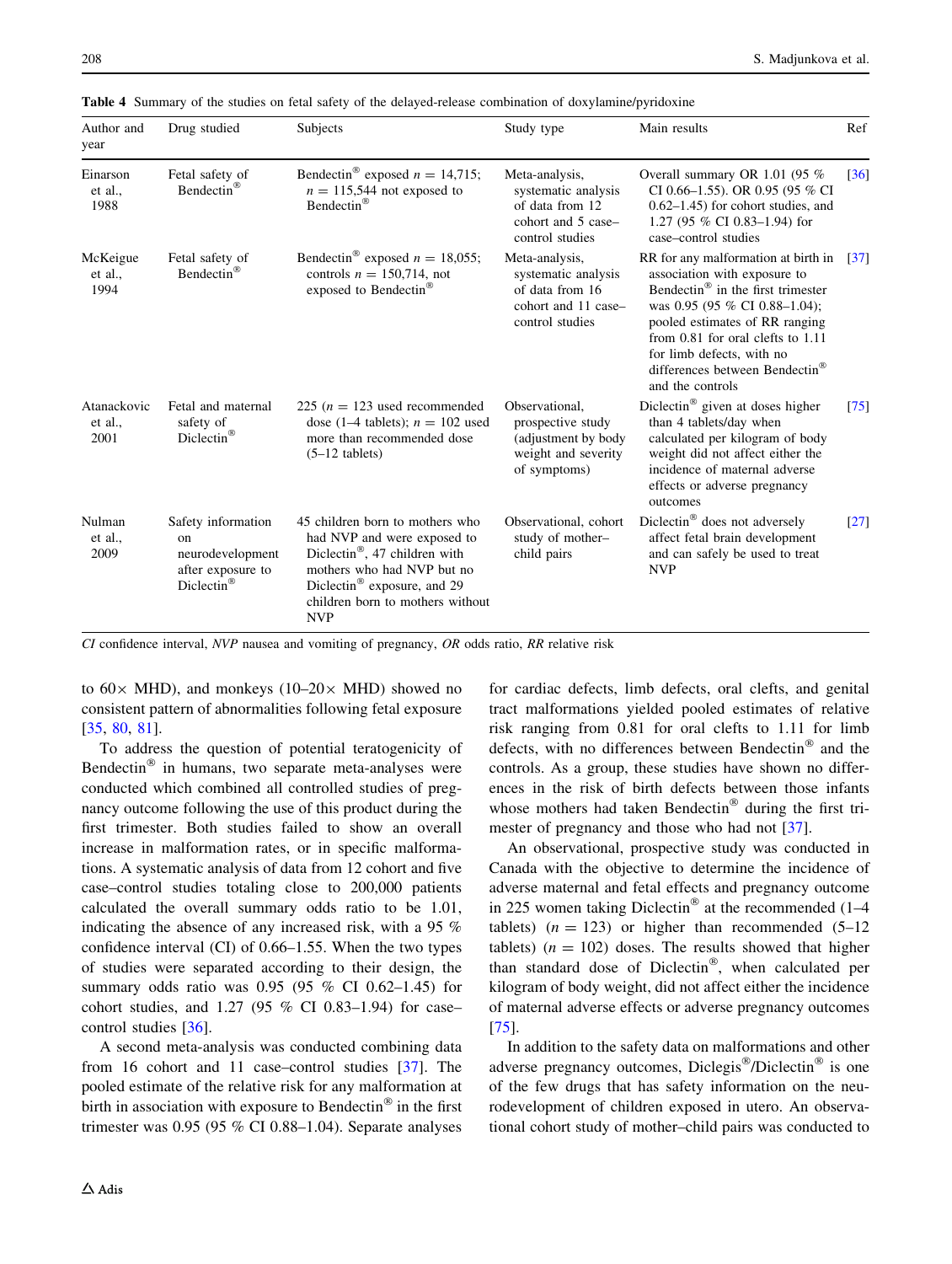<span id="page-10-0"></span>determine the effects of NVP and its treatment with Dic-lectin<sup>®</sup> on child neurodevelopment [[27\]](#page-11-0). The mother–child pairs were ascertained through the Motherisk NVP Helpline. Three groups of children were studied: 45 born to mothers who had NVP and were exposed to Diclectin<sup>®</sup>, 47 with mothers who had NVP but no Diclectin<sup>®</sup> exposure, and 29 born to mothers without NVP. Information on pregnancy, birth and early child development was ascertained through phone calls to mothers during pregnancy and 6–9 months after childbirth. A comprehensive set of psychological tests was conducted in children aged 3–7 years, and mothers were assessed for IQ and socioeconomic status. The results showed that  $Diclection^{\circledR}$  does not appear to adversely affect fetal brain development and can safely be used to treat NVP [[27\]](#page-11-0).

Table [4](#page-9-0) presents the studies summarizing the fetal safety of the delayed-release combination of doxylamine/pyridoxine.

In 1989, a report on the safety of the drug combination of pyridoxine/doxylamine for use in the management of NVP was prepared by a panel of Canadian and American experts for the Special Advisory Committee on Reproductive Physiology to the Health Protection Branch of Health Canada (currently called the Health Products and Food Branch) [\[47](#page-11-0)]. These scientific experts concluded that ''numerous studies in animals and in humans that have been reported in the scientific and medical literature demonstrate that Bendectin is not a teratogen…The safety of Bendectin<sup>®</sup>/Diclectin<sup>®</sup> in the management of nausea and vomiting of pregnancy has been established by its use in many thousands of pregnant women'' [\[47](#page-11-0)].

The most reputable teratogen reference guides conclude that Diclegis<sup>®</sup>/Diclectin<sup>®</sup> is not associated with an increased risk for adverse pregnancy outcomes [\[82](#page-12-0), [83](#page-12-0)]. Because of the extensive fetal safety data that exist, Diclegis<sup>®</sup> received a FDA Pregnancy Category A classification, indicating that adequate and well-controlled studies have failed to demonstrate a risk to the fetus in the first trimester of pregnancy and there is no evidence of risk in later trimesters [\[79](#page-12-0)].

#### 8 Conclusions

NVP remains a significant public health issue, and has negative physical, emotional, and financial consequences. Optimal treatment of this condition is warranted, and, todate, the only approved medication indicated for the treatment of NVP is Diclegis<sup>®</sup>/Diclectin<sup>®</sup>. Furthermore, this drug has been recommended as first-line therapy for NVP treatment since the 1990s by leading professional organizations.

There is wide consensus that the Diclegis<sup>®</sup>/Diclectin<sup>®</sup> formulation is one of the best-studied drugs of all time for

use in pregnancy, and that the great preponderance of evidence clearly confirms its documented effectiveness and safety profile. It is highly improbable that any other drug used for the treatment of NVP will ever be able to achieve the same degree of statistical power confirming the absence of a potential rare teratogenic effect. Similarly, individual components of doxylamine and pyridoxine available OTC are not able to control NVP symptoms as effectively as the delayed-release combination of Diclegis<sup>®</sup>/Diclectin<sup>®</sup>, and do not possess the same fetal safety and efficacy data. As a result, their use should not be encouraged by healthcare providers.

Diclegis<sup>®</sup>/Diclectin<sup>®</sup> is the only safe and effective treatment for a pregnancy-related condition suffered by many millions of women. Wider re-introduction of Diclegis<sup>®</sup>/Diclectin<sup>®</sup> in other countries is necessary to give pregnant women worldwide the same safe and effective option for NVP—for which they have been orphaned from—that is available in Canada and the USA.

Acknowledgments Gideon Koren MD, FRCPC, FACMT, has served as a paid consultant for Duchesnay Inc., Blainville, Quebec and Bayer Inc, Germany. Dr. Koren received research grant support from Duchesnay Inc., Blainville, Quebec. The Motherisk Program is supported by Duchesnay Inc., Blainville, Quebec.

Open Access This article is distributed under the terms of the Creative Commons Attribution Noncommercial License which permits any noncommercial use, distribution, and reproduction in any medium, provided the original author(s) and the source are credited.

#### References

- 1. Lacroix R, Eason E, Melzack R. Nausea and vomiting during pregnancy: a prospective study of its frequency, intensity, and patterns of change. Am J Obstet Gynecol. 2000;182(4):931–7.
- 2. Clark SM, Costantine MM, Hankins GD. Review of NVP and HG and early pharmacotherapeutic intervention. Obstet Gynecol Int. 2012;252676(10):24.
- 3. APGO. Nausea and vomiting of pregnancy. APGO Educational series on women's health issues. Boston: Jespersen & Associates, LLC; 2013.
- 4. Goodwin TM. Hyperemesis gravidarum. Obstet Gynecol Clin North Am. 2008;35(3):401–17.
- 5. Czeizel AE, Dudas I, Fritz G, Tecsoi A, Hanck A, Kunovits G. The effect of periconceptional multivitamin-mineral supplementation on vertigo, nausea and vomiting in the first trimester of pregnancy. Arch Gynecol Obstet. 1992;251(4):181–5.
- 6. Koren G, Maltepe C. Pre-emptive therapy for severe nausea and vomiting of pregnancy and hyperemesis gravidarum. J Obstet Gynaecol. 2004;24(5):530–3.
- 7. Bottomley C, Bourne T. Management strategies for hyperemesis. Best Pract Res Clin Obstet Gynaecol. 2009;23(4):549–64.
- 8. Verberg MF, Gillott DJ, Al-Fardan N, Grudzinskas JG. Hyperemesis gravidarum, a literature review. Hum Reprod Update. 2005;11(5):527–39.
- 9. Jueckstock JK, Kaestner R, Mylonas I. Managing hyperemesis gravidarum: a multimodal challenge. BMC Med. 2010;8(46): 1741–7015.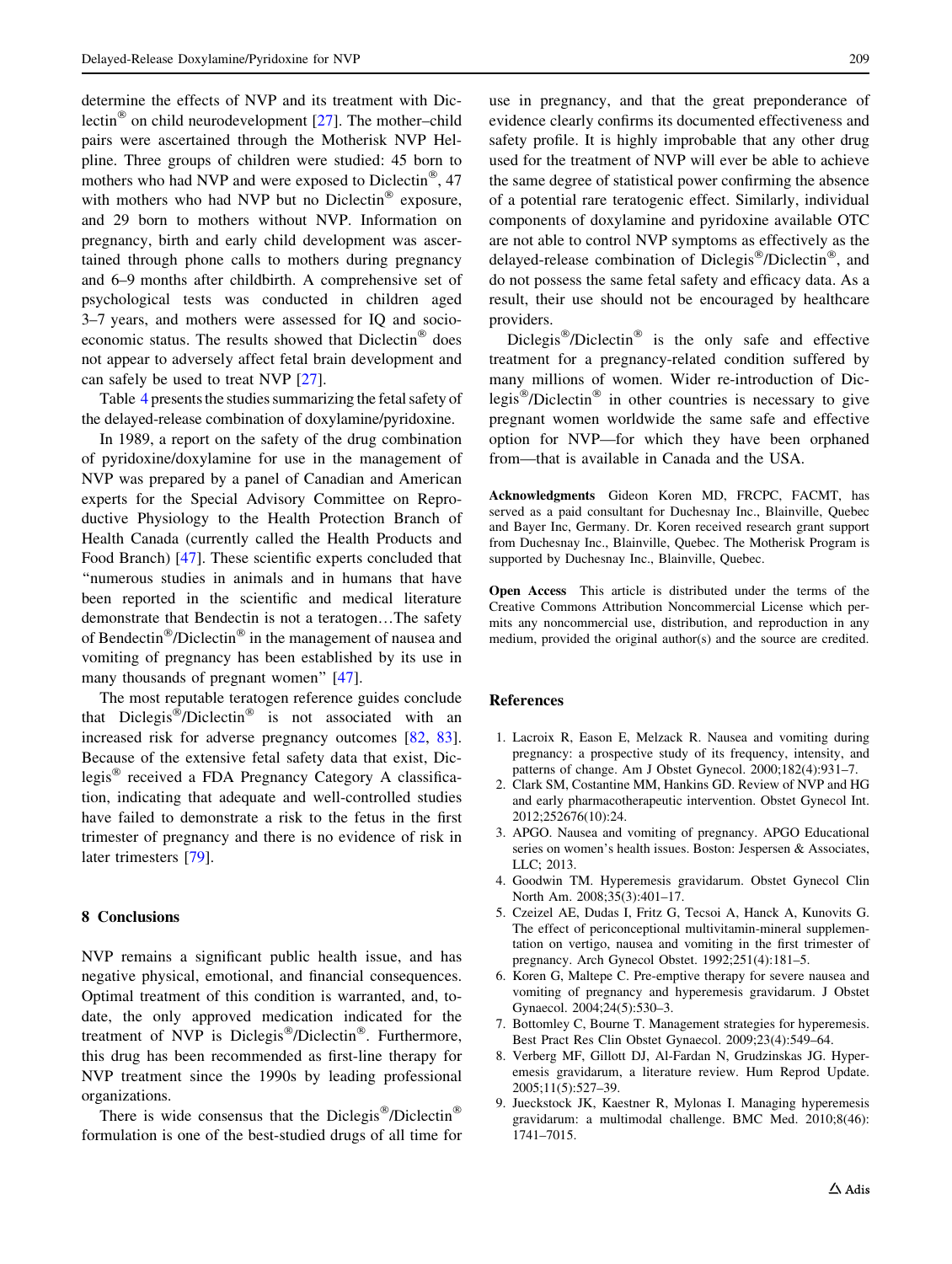- <span id="page-11-0"></span>10. Koch KL. Gastrointestinal factors in nausea and vomiting of pregnancy. Am J Obstet Gynecol. 2002;186(5 Suppl Understanding):S198–203.
- 11. Koch KL, Frissora CL. Nausea and vomiting during pregnancy. Gastroenterol Clin North Am. 2003;32(1):201–34.
- 12. Nguyen P, Einarson A. Managing nausea and vomiting of pregnancy with pharmacological and nonpharmacological treatments. Women's health (London, England). 2006;2(5):753–60. doi:[10.](http://dx.doi.org/10.2217/17455057.2.5.753) [2217/17455057.2.5.753](http://dx.doi.org/10.2217/17455057.2.5.753).
- 13. Gill SK, Maltepe C, Koren G. The effect of heartburn and acid reflux on the severity of nausea and vomiting of pregnancy. Can J Gastroenterol. 2009;23(4):270–2.
- 14. Golberg D, Szilagyi A, Graves L. Hyperemesis gravidarum and Helicobacter pylori infection: a systematic review. Obstet Gynecol. 2007;110(3):695–703.
- 15. Sandven I, Abdelnoor M, Nesheim BI, Melby KK. Helicobacter pylori infection and hyperemesis gravidarum: a systematic review and meta-analysis of case–control studies. Acta Obstet Gynecol Scand. 2009;88(11):1190–200.
- 16. Vikanes AV, Stoer NC, Gunnes N, Grjibovski AM, Samuelsen SO, Magnus P, et al. Helicobacter pylori infection and severe hyperemesis gravidarum among immigrant women in Norway: a case–control study. Eur J Obstet Gynecol Reprod Biol. 2013;167(1):41–6.
- 17. Sherman PW, Flaxman SM. Nausea and vomiting of pregnancy in an evolutionary perspective. Am J Obstet Gynecol. 2002;186(5 Suppl Understanding): S190-7.
- 18. Fejzo MS, Macgibbon KW, Romero R, Goodwin TM, Mullin PM. Recurrence risk of hyperemesis gravidarum. J Midwifery Womens Health. 2011;56(2):132–6. doi:[10.1111/j.1542-2011.](http://dx.doi.org/10.1111/j.1542-2011.2010.00019.x) [2010.00019.x](http://dx.doi.org/10.1111/j.1542-2011.2010.00019.x).
- 19. Fejzo MS, Ingles SA, Wilson M, Wang W, MacGibbon K, Romero R, et al. High prevalence of severe nausea and vomiting of pregnancy and hyperemesis gravidarum among relatives of affected individuals. Eur J Obstet Gynecol Reprod Biol. 2008;141(1):13–7.
- 20. Attard CL, Kohli MA, Coleman S, Bradley C, Hux M, Atanackovic G, et al. The burden of illness of severe nausea and vomiting of pregnancy in the United States. Am J Obstet Gynecol. 2002;186(5 Suppl Understanding):S220–7.
- 21. Lacasse A, Rey E, Ferreira E, Morin C, Berard A. Nausea and vomiting of pregnancy: what about quality of life? Bjog. 2008;115(12):1484–93.
- 22. Miller F. Nausea and vomiting in pregnancy: the problem of perception—is it really a disease? Am J Obstet Gynecol. 2002;186(5 Suppl Understanding):S182–3.
- 23. Mazzotta P, Stewart DE, Koren G, Magee LA. Factors associated with elective termination of pregnancy among Canadian and American women with nausea and vomiting of pregnancy. J Psychosom Obstet Gynaecol. 2001;22(1):7–12.
- 24. Piwko C, Ungar WJ, Einarson TR, Wolpin J, Koren G. The weekly cost of nausea and vomiting of pregnancy for women calling the Toronto Motherisk Program. Curr Med Res Opin. 2007;23(4):833–40.
- 25. Piwko C, Koren G, Babashov V, Vicente C, Einarson TR. Economic burden of nausea and vomiting of pregnancy in the USA. J Popul Ther Clin Pharmacol. 2013;20(2):10.
- 26. Weigel RM, Weigel MM. Nausea and vomiting of early pregnancy and pregnancy outcome. A meta-analytical review. Br J Obstet Gynaecol. 1989;96(11):1312–8.
- 27. Nulman I, Rovet J, Barrera M, Knittel-Keren D, Feldman BM, Koren G. Long-term neurodevelopment of children exposed to maternal nausea and vomiting of pregnancy and Diclectin. J Pediatr. 2009;155(1):45–50.
- 28. Veenendaal MV, van Abeelen AF, Painter RC, van der Post JA, Roseboom TJ. Consequences of hyperemesis gravidarum for

offspring: a systematic review and meta-analysis. BJOG. 2011;118(11):1302–13.

- 29. van Oppenraaij RH, Jauniaux E, Christiansen OB, Horcajadas JA, Farquharson RG, Exalto N. Predicting adverse obstetric outcome after early pregnancy events and complications: a review. Hum Reprod Update. 2009;15(4):409–21.
- 30. Roseboom TJ, Ravelli AC, van der Post JA, Painter RC. Maternal characteristics largely explain poor pregnancy outcome after hyperemesis gravidarum. Eur J Obstet Gynecol Reprod Biol. 2011;156(1):56–9.
- 31. Einarson A, Maltepe C, Boskovic R, Koren G. Treatment of nausea and vomiting in pregnancy: an updated algorithm. Can Fam Physician. 2007;53(12):2109–11.
- 32. Jewell D, Young G. Interventions for nausea and vomiting in early pregnancy. Cochrane Database Syst Rev. 2003;4: CD000145.
- 33. Scorza K, Williams A, Phillips JD, Shaw J. Evaluation of nausea and vomiting. Am Fam Physician. 2007;76(1):76–84.
- 34. Gill SK, Einarson A. The safety of drugs for the treatment of nausea and vomiting of pregnancy. Expert Opin Drug Saf. 2007;6(6):685–94.
- 35. Brent RL. Bendectin: review of the medical literature of a comprehensively studied human nonteratogen and the most prevalent tortogen–litigen. Reprod Toxicol. 1995;9(4):337–49.
- 36. Einarson TR, Leeder JS, Koren G. A method for meta-analysis of epidemiological studies. Drug Intell Clin Pharm. 1988;22(10): 813–24.
- 37. McKeigue PM, Lamm SH, Linn S, Kutcher JS. Bendectin and birth defects: I. A meta-analysis of the epidemiologic studies. Teratology. 1994;50(1):27–37.
- 38. Magee LA, Mazzotta P, Koren G. Evidence-based view of safety and effectiveness of pharmacologic therapy for nausea and vomiting of pregnancy (NVP). Am J Obstet Gynecol. 2002;186(5 Suppl Understanding): S256-61.
- 39. Koren G, Clark S, Hankins GD, Caritis SN, Miodovnik M, Umans JG, et al. Effectiveness of delayed-release doxylamine and pyridoxine for nausea and vomiting of pregnancy: a randomized placebo controlled trial. Am J Obstet Gynecol. 2010;203(6):16.
- 40. ACOG. ACOG (American College of Obstetrics and Gynecology) practice bulletin: nausea and vomiting of pregnancy. Obstet Gynecol. 2004;103(4):803–14.
- 41. SOGC. Clinical practice guidelines. The management of nausea and vomiting of pregnancy. J Obstet Gynaecol Can. 2002;24(10):817–23.
- 42. MothertoBaby. Nausea and vomiting. In: Maternal medical conditions fact sheets. [http://www.mothertobaby.org/files/](http://www.mothertobaby.org/files/Nausea_and_Vomiting_7_13_2.pdf) [Nausea\\_and\\_Vomiting\\_7\\_13\\_2.pdf](http://www.mothertobaby.org/files/Nausea_and_Vomiting_7_13_2.pdf). 2013.
- 43. <http://www.bendectin.com>. Accessed: October 01, 2013.
- 44. Brent R. Bendectin and birth defects: hopefully, the final chapter. Birth Defects Res A Clin Mol Teratol. 2003;67(2):79–87.
- 45. Kutcher JS, Engle A, Firth J, Lamm SH. Bendectin and birth defects. II: ecological analyses. Birth Defects Res A Clin Mol Teratol. 2003;67(2):88–97.
- 46. Bendectin Peer Review Report 1975. Overall summary of 8-way Bendectin Study (unpublished study from the FDA databan DESI-10598). FDA1975 Contract No.: DESI 10598.
- 47. Ornstein M, Einarson A, Koren G. Bendectin/Diclectin for morning sickness: a Canadian follow-up of an American tragedy. Reprod Toxicol. 1995;9(1):1–6.
- 48. <http://www.fda.gov/OHRMS/DOCKETS/98fr/080999e.pdf.Fr>. Accessed: October 01, 2013.
- 49. Neutel CI, Johansen HL. Measuring drug effectiveness by default: the case of Bendectin. Can J Public Health. 1995;86(1):66–70.
- 50. Martindale: The complete drug reference. 37th ed. Database on the internet. London: Pharmaceutical Press; 2011.